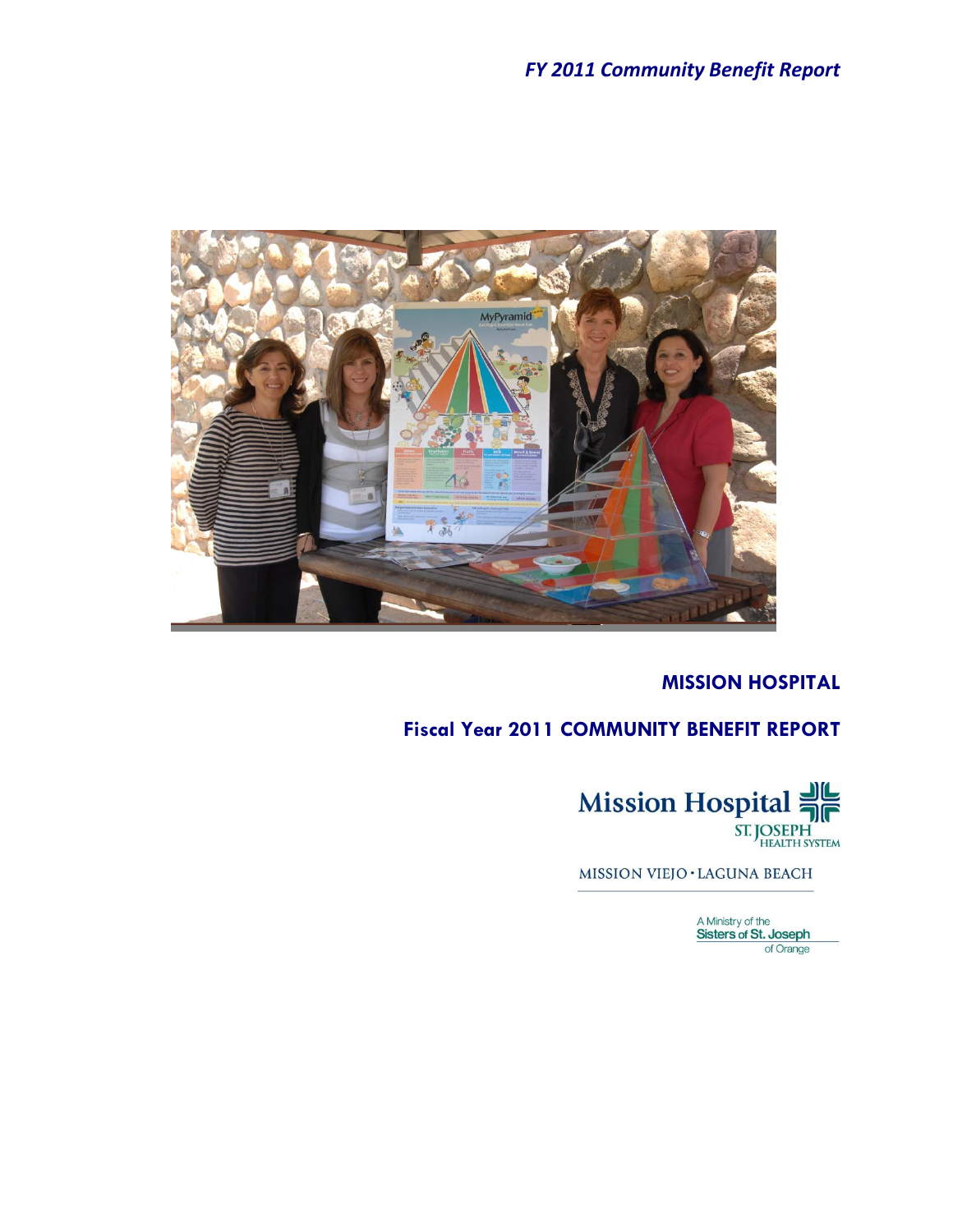### **EXECUTIVE SUMMARY**

#### *Our Mission*

*To extend the healing ministry of Jesus in the tradition of the Sisters of St. Joseph of Orange by continually improving the health and quality of life of people in the communities we serve.*

#### *Our Vision*

*We bring people together to provide compassionate care, promote health improvement and create healthy communities.* 

#### *Our Values*

*The four core values of St. Joseph Health System -- Service, Excellence, Dignity and Justice -- are the guiding principles for all we do, shaping our interactions with those whom we are privileged to serve.*

## **Who We Are and What We Do**

Community Benefit is the cornerstone of who we are as a ministry of the Sisters of St. Joseph of Orange. We serve the dear neighbor and provide much needed services to our most vulnerable communities through our programs such as financial assistance and initiatives that are specifically designed for our low-income residents. We also provide programs for the broader community to improve health and quality of life.

Mission Hospital provides south Orange County communities with access to advanced care and advanced caring through two convenient locations, Mission Viejo and Laguna Beach. As a not-forprofit, Mission Hospital has been serving the greater needs of the community for nearly 40 years, improving the quality of life in the communities it serves. Mission Hospital in Mission Viejo is an acute care, full-service facility that houses the region's designated trauma center, one of only three in the county. A complete array of top-quality healthcare services are offered including 24-hour emergency care; Mission Imaging Center offering the most advanced diagnostic care, Mission Heart Center providing cardiac rehabilitation and chest pain center; Mission Stroke Center, providing the region's most comprehensive and advanced neurological care; Mission Maternity Center including special care for high risk pregnancy; and Mission Women's Wellness Center offering comprehensive breast, heart and pelvic care. Mission Hospital also offers the highest level of care in orthopedics, rehabilitation, cancer, spine and vascular services. Mission Hospital Laguna Beach's healthcare services include 24-hour emergency, intensive and medicalsurgical care as well as behavioral health and chemical and pain medication dependency treatment.

The hospital has a medical staff of 795 physicians representing 50 specialties and subspecialties. Currently there are more than 2,700 employees and over 800 volunteers. As the largest medical center in south Orange County, licensed for 552 beds, Mission Hospital is fully accredited by The Joint Commission. Since 1980, the hospital has housed the region's designated trauma center that served 855 patients this past fiscal year.

Mission Hospital's full-service facilities provide quality medical care to all residents of south Orange County. Mission Hospital is twice a recipient of the distinguished Ernest A. Codman Award for excellence in quality healthcare presented by The Joint Commission for our Traumatic Brain Injury Protocol and Rapid Response Nursing Team.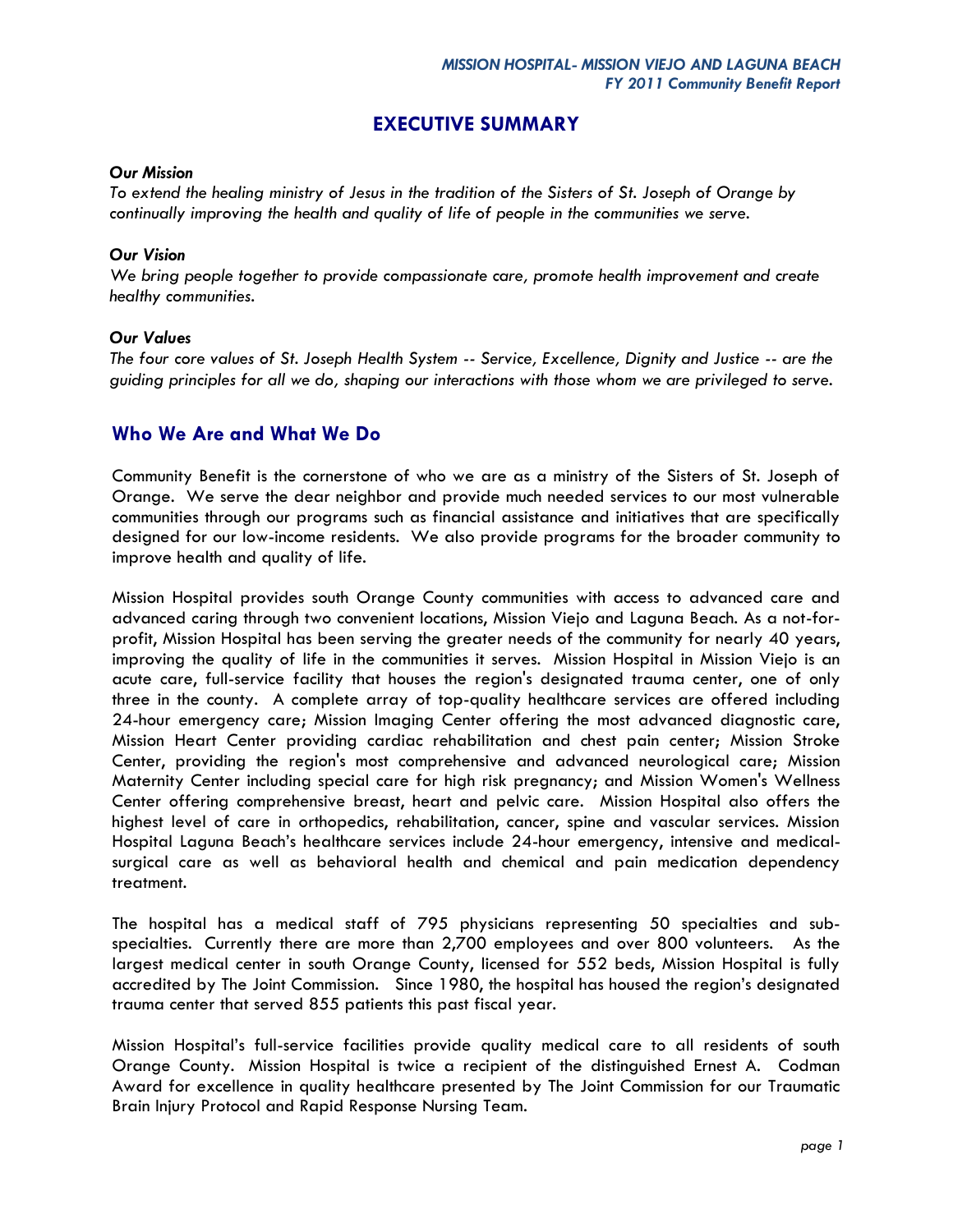In FY 11, Mission Hospital provided a total of \$38,599,801 in community benefit investment, an 18% increase from FY 10. Total dollars of unreimbursed cost of Medicare was \$46,411,687 (compared to \$32,972,000 in FY10, representing a 41% increase). In FY 11 Mission Hospital, provided \$5,786,065 in charity care to 6,787 persons representing 8,922 encounters. *(*A 4.7% increase in expenses and a 246% increase in persons served from the previous year based on a new, more accurate accounting system).

# **Community Plan Priorities**

Based on results from the FY08 Health Needs Assessment, Mission Hospital, along with our community partners, selected five key areas of focus for the FY 09 – FY 11 Community Benefit Plan. Our initiatives focus on Primary Care, Depression, Childhood Obesity, Post Secondary Education and Affordable Homes. Significant efforts and resources were allocated with the expectation of clear and measurable outcomes. Each initiative is based on evidenced-based practices in the field of community health and the Advancing the State of the Art in Community Benefit (ASACB) criteria.

Below is a brief description of each initiative and selected accomplishments from FY 11.

# **Primary Care**

The Primary Care Initiative outcome goal is to increase access to primary care at Camino Health Center. In FY 11 Camino Health Center served 3,447 unduplicated patients from the cities of San Clemente, Dana Point, and San Juan Capistrano. The number of unduplicated patients served represents a 5% increase over the number of patients served during the FY08 baseline year. Primary medical care was delivered by Camino's medical provider team which was operating at a full staffing level as of June 30, 2011. Net patient revenue for the medical clinic, mobile medical unit, and diabetes van in FY 11 excluding Mission Hospital Care for the Poor funds was \$1,966,656, an increase of a \$177,283 from the previous fiscal year.

### **Depression**

The Depression Initiative outcome goal is to increase the number of persons 300% below the Federal Poverty Level (FPL) from south Orange County who engage in services for depression (services include counseling, support services and/or medication). The South Orange County Depression Coalition focused on increasing early identification and intervention and increasing capacity to provide services. The South Orange County Depression Coalition created and distributed the South Orange County Depression Resource Guide that was created by the Coalition. Feedback from the doctors was very positive, noting that the Resource Guide was "very helpful and well organized," a "real time saver," and that "no formal guide has ever been available."

# **Childhood Obesity**

The Childhood Obesity outcome goal is to reduce the prevalence of obesity in underserved children 3-11 years old. During the past 40 years, obesity rates for children age 6 to 11 nearly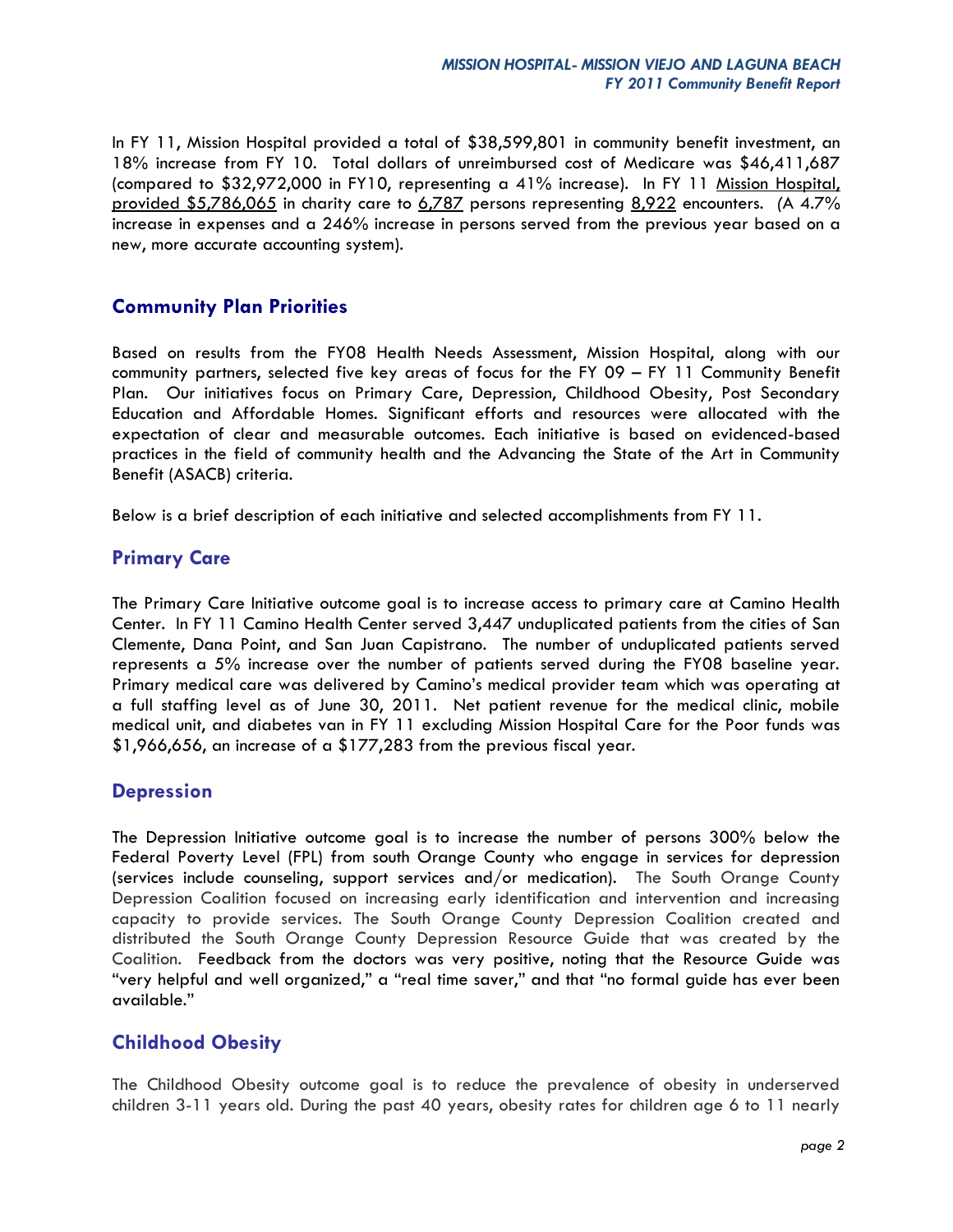tripled—from 5% to 14%—and more than tripled for adolescents age 12 to 19—from 5% to 17.1%. Over the last three years of this initiative, we have been able to stop the increase of obesity in the children participating in our programs. While this appears to be a minor achievement, when compared to obesity rates both nationally and at the State level, the fact that obesity did not increase is significant.

### **Post-Secondary Education**

The Post-Secondary Education outcome goal will be to increase participation of youth in postsecondary education/training within three years of graduation with a focus on students in San Clemente, Dana Point and San Juan Capistrano.

Our work continued around increasing the number of students and parents participating in career/ educational programs. Participation rates increased to 1,639 in 2011. We also measured the percent of graduating youth who believe they can pursue further goals to realize their greatest potential. In 2011, we saw almost a 3% increase in students reporting on this measure. The youth conference "Can't Stop, Won't Stop" for leadership development and youth empowerment in partnership with multiple agencies throughout south Orange County had an attendance of over 120 youth and staff and educators from 12 from local High Schools participating at the event.

# **Affordable Homes**

The Affordable Homes outcome goal is to increase affordable homes in south Orange County, with a special focus on the cities of San Clemente, Dana Point, San Juan Capistrano and Mission Viejo. Three years after the strategic plan initiation in 2009, 121 new homes were approved for households with low moderate income levels in Mission Viejo, San Juan Capistrano, Dana Point and San Clemente.

# **Youth Alcohol & Substance Use Prevention in Laguna Beach**

In 2010, the Laguna Beach community identified youth alcohol and substance use as a major concern through Mission Hospital's needs assessment process. Over the course of Fiscal Year 2011, we have worked with the Laguna Beach Community Coalition (LBCC) in identifying our strategic plan.

Mission Hospital is committed to living out the loving legacy of the Sister's of St. Joseph of Orange. Much like the sisters started their work in 1650 in Le Puy France, we look forward to working in collaboration with our community partners and the community to accomplish the ambitious goals that have been outlined in this plan. We are confident that together we will improve the health and quality of life of the people in the communities we serve.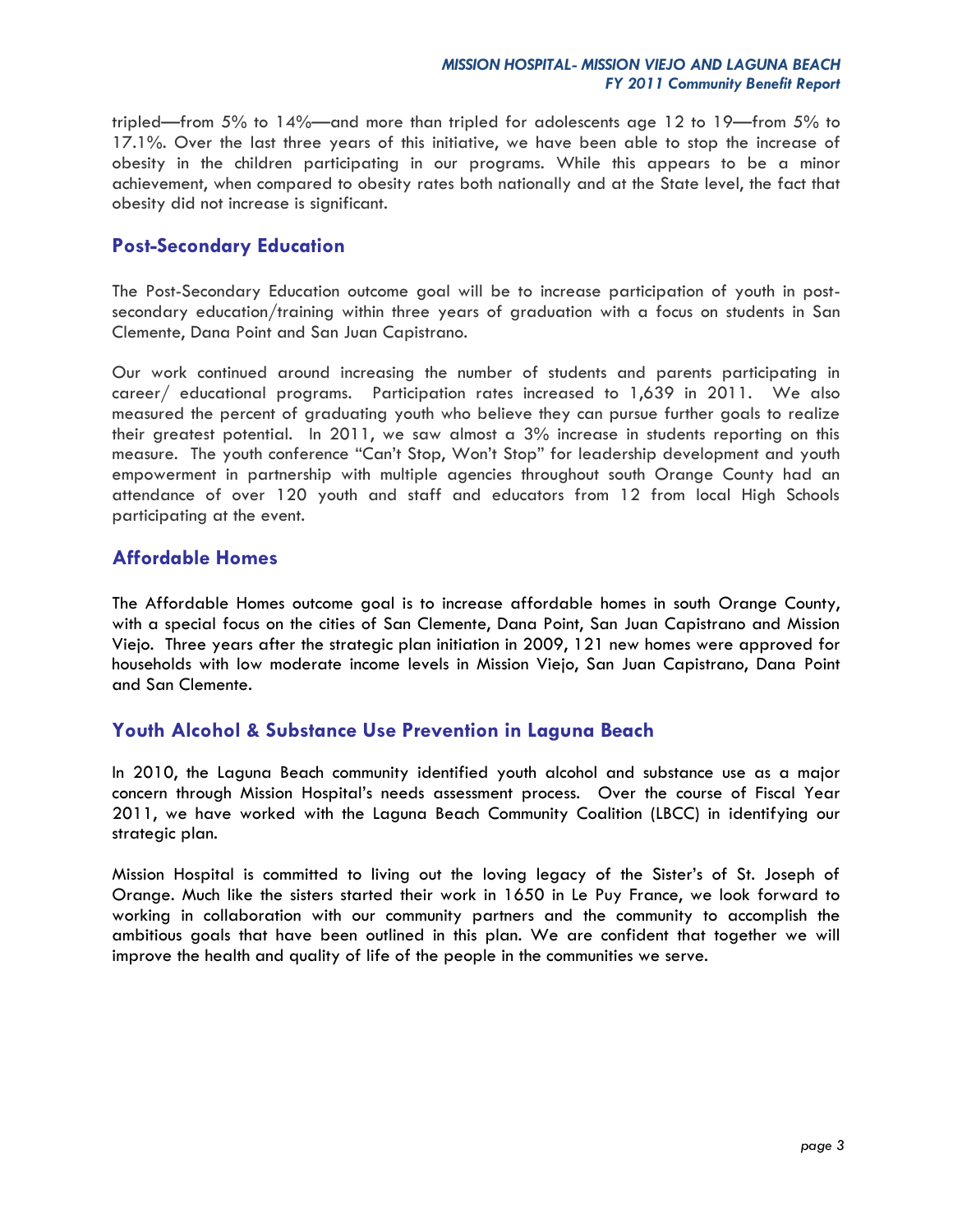## **INTRODUCTION**

### **Who We Are and What We Do**

Mission Hospital has a lengthy history of community service to the residents of south Orange County. As a member of the St. Joseph Health System, Mission Hospital is committed to improving the health status and quality of life of the people it serves. The values of Dignity, Excellence, Service, and Justice are the guiding principles which help to direct the mission of the hospital, and have compelled the Sisters of St. Joseph of Orange and all of their sponsored ministries to dedicate resources to the care of the medically underserved, and to advocate for the alleviation of conditions which limit access to basic health services. Policies have been established which mandate periodic assessments of the health needs of the poor and vulnerable. A specific percentage of net income is allocated to outreach programs to address specific unmet health needs, separate from the ordinary vehicle of acute health care delivery.

Mission Hospital provides south Orange County communities with access to advanced care and advanced caring through two convenient locations, Mission Viejo and Laguna Beach. As a not-forprofit, Mission Hospital has been serving the greater needs of the community for nearly 40 years, improving the quality of life in the communities it serves. Mission Hospital in Mission Viejo is an acute care, full-service facility that houses the region's designated trauma center, one of only three in the county. A complete array of top-quality healthcare services are offered including 24-hour emergency care; Mission Imaging Center offering the most advanced diagnostic care, Mission Heart Center providing cardiac rehabilitation and chest pain center; Mission Stroke Center, providing the region's most comprehensive and advanced neurological care; Mission Maternity Center including special care for high risk pregnancy; and Mission Women's Wellness Center offering comprehensive breast, heart and pelvic care. Mission Hospital also offers the highest level of care in orthopedics, rehabilitation, cancer, spine and vascular services. Mission Hospital Laguna Beach's healthcare services include 24-hour emergency, intensive and medicalsurgical care as well as behavioral health and chemical and pain medication dependency treatment.

The hospital has a medical staff of 795 physicians representing 50 specialties and subspecialties. Currently there are more than 2,700 employees and over 1,200 volunteers. As the largest medical center in Orange County, licensed for 552 beds, Mission Hospital is fully accredited by The Joint Commission. Since 1980, the hospital has housed the region's designated trauma center that served 855 patients this past fiscal year. As the largest medical center in the area, Mission Hospital's full-service facilities provide quality medical care to all residents of south Orange County. Mission Hospital is twice a recipient of the distinguished Ernest A. Codman Award for excellence in quality healthcare presented by The Joint Commission for our Traumatic Brain Injury Protocol and Rapid Response Nursing Team.

In FY 11 a significant amount of work and resources were dedicated to the continued implementation of our three-year Community Benefit Strategic Plan. The plan focuses on Primary Care, Depression, Childhood Obesity, Post-Secondary Education and Affordable Homes. In addition, with the purchase of a second campus in Laguna Beach in 2009, we dedicated resources to that small coastal community to address the most pressing health and quality of life needs. All of these initiatives have sustained a collaborative that engages the community and maximizes existing community resources.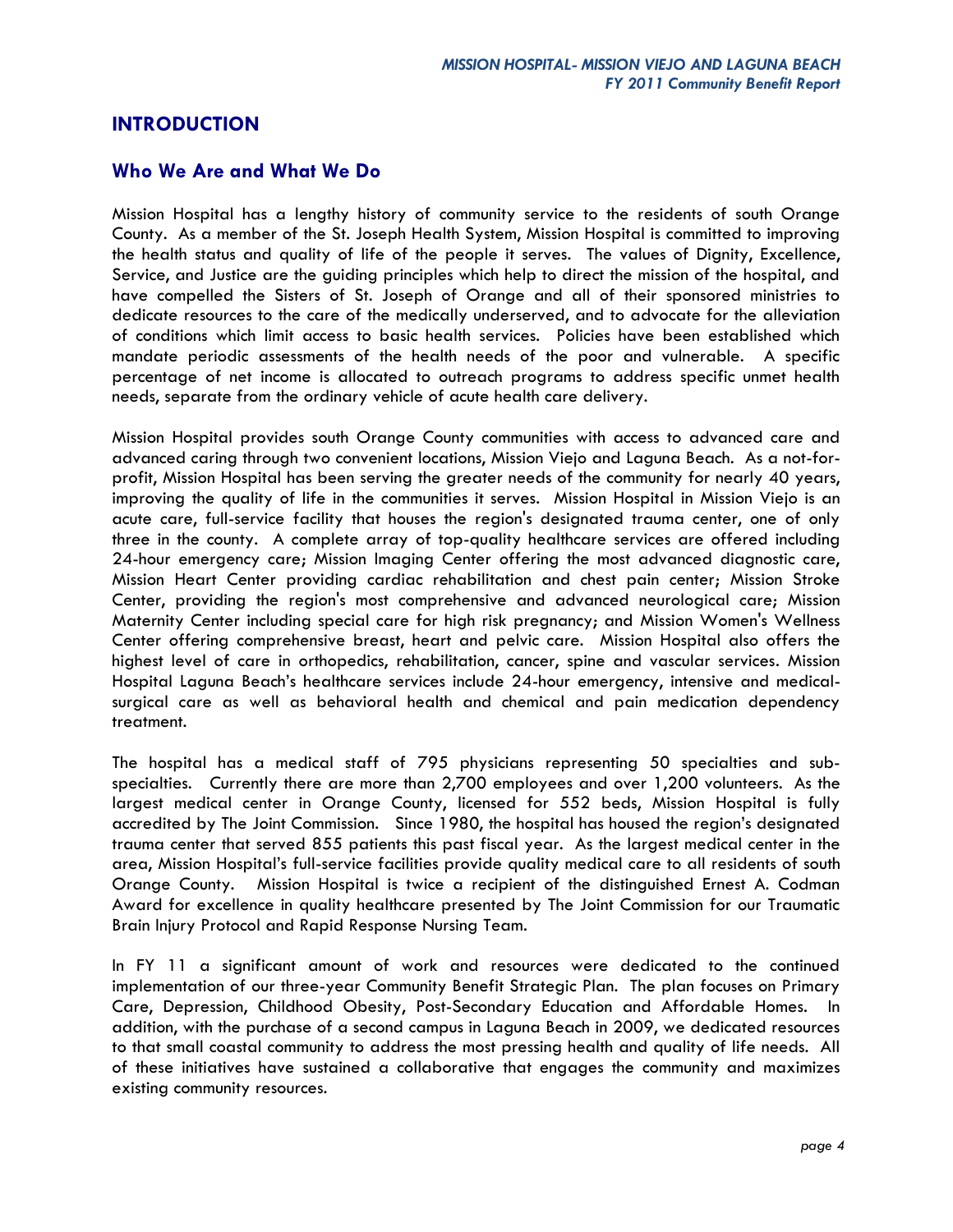Mission Hospital provided a total of \$38,599,891 in community benefit investment, an 18% increase from FY 10. Total dollars of unreimbursed cost to Medicare was \$46,410,687 (compared to \$32,971,816 in FY 10, representing a 41% increase).

### **Community Benefit Governance Structure**

Mission Hospital demonstrates organizational commitment to the community benefit process through the allocation of staff, financial resources, participation and collaboration. Quarterly presentations were made to the Community Benefit Committee to allow them the opportunity to ask questions and provide feedback on each initiative's progress. The community was engaged in the ongoing collaborative work created for each of Mission Hospital's Community Benefit Initiatives. These collaboratives have provided guidance and action within each of the initiatives and helped further our outreach efforts.

Full engagement of the Hospital's Community Benefit Committee, Board of Trustees and Executive Management Team occurred in the review of the FY 10 health needs assessment data for Laguna Beach and members actively participated in the prioritization of the programs and services necessary to impact the health and quality of life within the areas with disproportionate unmet needs.

## **Overview of Community Needs and Assets Assessment**

Mission Hospital utilized a variety of data sources to compile the FY08 Health Needs Assessment that led us in developing our FY 09-11 community benefit priorities. Data was taken from the Orange County Health Needs Assessment, the St. Joseph Health System Professional Research Consultants Survey, the Mission Hospital Professional Research Consultants Survey, Census Data and focus groups in target communities. Specific emphasis was put on data collected through the Mission Hospital Professional Research Consultants Survey and the focus groups since they targeted our priority communities.

Mission Hospital partnered with Saddleback Memorial Hospital in Laguna Niguel and San Clemente in the implementation of the FY 08 needs assessment due to our similar service area. Representatives from both hospitals were engaged early on in the design of the survey to ensure that key pieces of data were collected that would meet both our needs.

In order to engage community residents, focus groups were implemented in the Cities of San Clemente, Dana Point and San Juan Capistrano, with a total of 40 community residents participating. Residents for the focus groups were recruited by several community leaders. The focus groups were implemented by Rigoberto Rodriguez, PhD from California State University Long Beach.

Below is a brief summary of key indicators that were reviewed to determine Community Benefit Priorities for FY 09-11.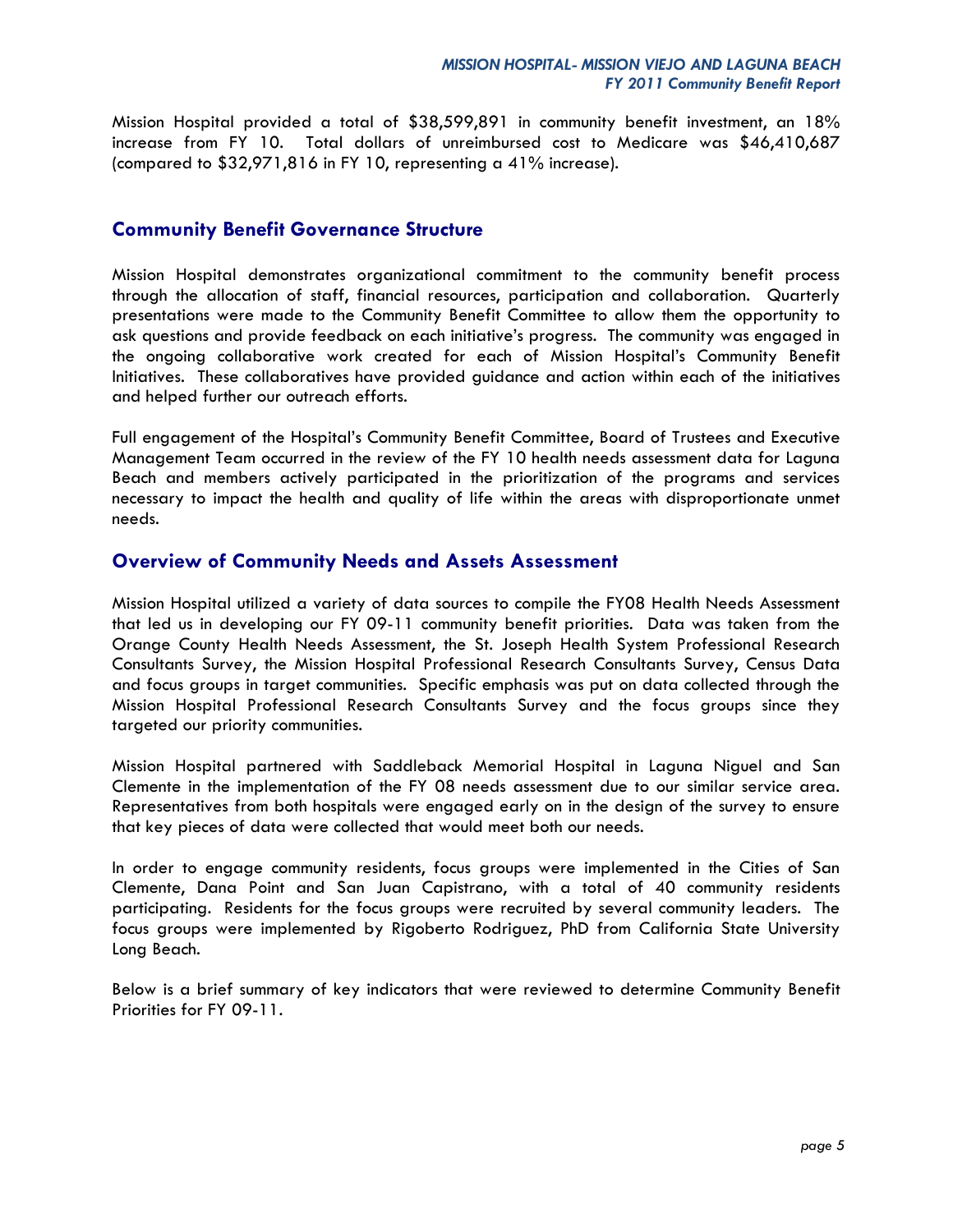| <b>Data Source</b>                                                                                                                     | <b>Health Insurance</b><br><b>Coverage</b>                                                                                 | <b>Access Difficulties</b>                                                                                                           | <b>Primary Care</b>                                                                                                                            |
|----------------------------------------------------------------------------------------------------------------------------------------|----------------------------------------------------------------------------------------------------------------------------|--------------------------------------------------------------------------------------------------------------------------------------|------------------------------------------------------------------------------------------------------------------------------------------------|
|                                                                                                                                        | <b>No Insurance</b>                                                                                                        | <b>Financial, transportation</b><br>etc                                                                                              | Yes-% w/in past<br>year                                                                                                                        |
| <b>OCHNA 2007</b><br>(Orange County)<br>$N = 5,000$                                                                                    | 4.8% (Adult), 3.4%<br>(Children)                                                                                           | 37.5% Financial (Child)                                                                                                              | 92.90%                                                                                                                                         |
| <b>SJHS PRC Survey</b><br>$N = 500$                                                                                                    | 11.03% (Adults)                                                                                                            | 25.80%                                                                                                                               | <b>QNA</b>                                                                                                                                     |
| <b>MH PRC 2008</b><br>(San Clemente,<br><b>Dana Point, San</b><br><b>Juan Capistrano)</b><br>(Each $\% = 935$<br>People)<br>$N = 1000$ | 18.4% (Adults) 80.7%<br>(Children out of 22<br>respondents)                                                                | 23.6% (Adults)                                                                                                                       | $64.2\%$<br>71.3% have a<br>specific source of<br>ongoing care.                                                                                |
| <b>Community Focus</b><br><b>Groups (San</b><br>Clemente N=20)<br>San Juan<br>Capistrano (N=20)                                        | <b>Residents in San Juan</b><br>Capistrano expressed<br>lack of insurance<br>coverage for adults that<br>are undocumented. | <b>Residents in San</b><br>Clemente expressed<br>difficulty getting to<br>local community clinics<br>due to a lack of bus<br>routes. | Community<br>residents in San<br>Clemente and<br><b>Dana Point</b><br>expressed need<br>of an affordable<br>and accessible<br>community clinic |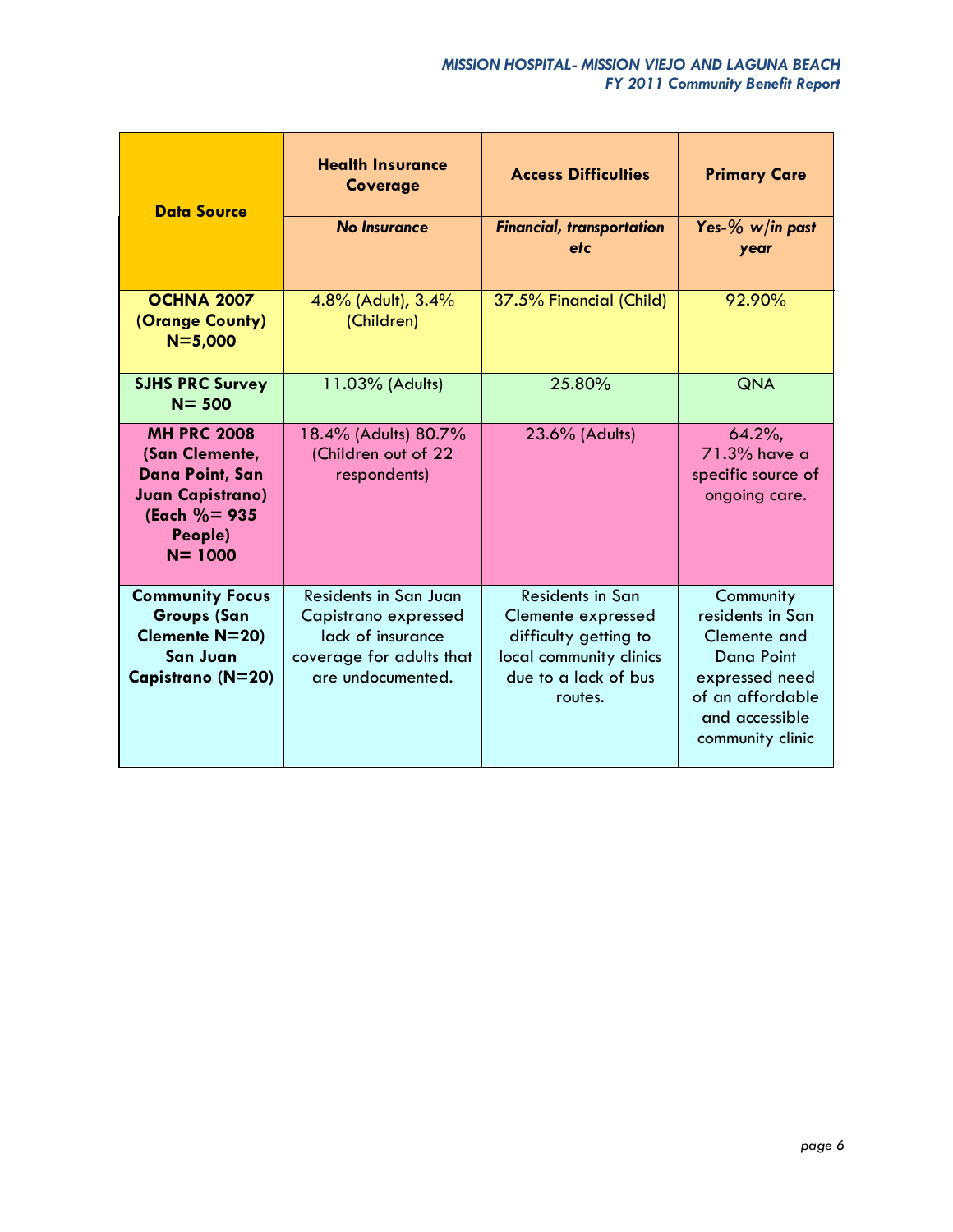|                                                                                                                                 | <b>Mental Health</b>                                                                                                                                                    |                                                                                                 |                                                                                                                                           |                                         |  |
|---------------------------------------------------------------------------------------------------------------------------------|-------------------------------------------------------------------------------------------------------------------------------------------------------------------------|-------------------------------------------------------------------------------------------------|-------------------------------------------------------------------------------------------------------------------------------------------|-----------------------------------------|--|
| <b>Data Source</b>                                                                                                              | <b>Diagnosed</b><br><b>Fair Poor</b><br><b>Major</b><br><b>Rating</b><br><b>Depression</b>                                                                              |                                                                                                 | <b>Poor Mental</b><br><b>Health last 30</b><br>days                                                                                       | <b>Extreme Stress</b>                   |  |
| <b>OCHNA 2007</b><br>(Orange County)<br>$N = 5,000$                                                                             | 21.40%                                                                                                                                                                  | Question<br><b>Not Available</b>                                                                |                                                                                                                                           | <b>Question</b><br><b>Not Available</b> |  |
| <b>SJHS PRC Survey</b><br>$N = 500$                                                                                             | 6.96%                                                                                                                                                                   | 7.90%<br><b>QNA</b>                                                                             |                                                                                                                                           | 2.20%                                   |  |
| <b>MH PRC 2008</b><br>(San Clemente,<br>Dana Point, San<br><b>Juan Capistrano)</b><br>(Each $\% = 935$<br>People)<br>$N = 1000$ | 7.1%<br>26.7% report<br>Chronic<br>Depression                                                                                                                           | 8.40%                                                                                           | 1.80%                                                                                                                                     | 11.80%                                  |  |
| <b>Community Focus</b><br><b>Groups (San</b><br><b>Clemente N=20)</b><br><b>San Juan</b><br>Capistrano (N=20)                   | Residents in<br>San Juan<br>Capistrano<br>cited high<br>rates of<br>depression in<br>the community<br>due to the<br>stressful<br>situation in<br>which they live<br>in. | Residents in<br><b>San Clemente</b><br>asked for<br>family Mental<br><b>Health</b><br>Services. | Residents in<br><b>San Clemente</b><br>and San Juan<br>Capistrano<br>expressed the<br>need for<br>mental health<br>services for<br>youth. |                                         |  |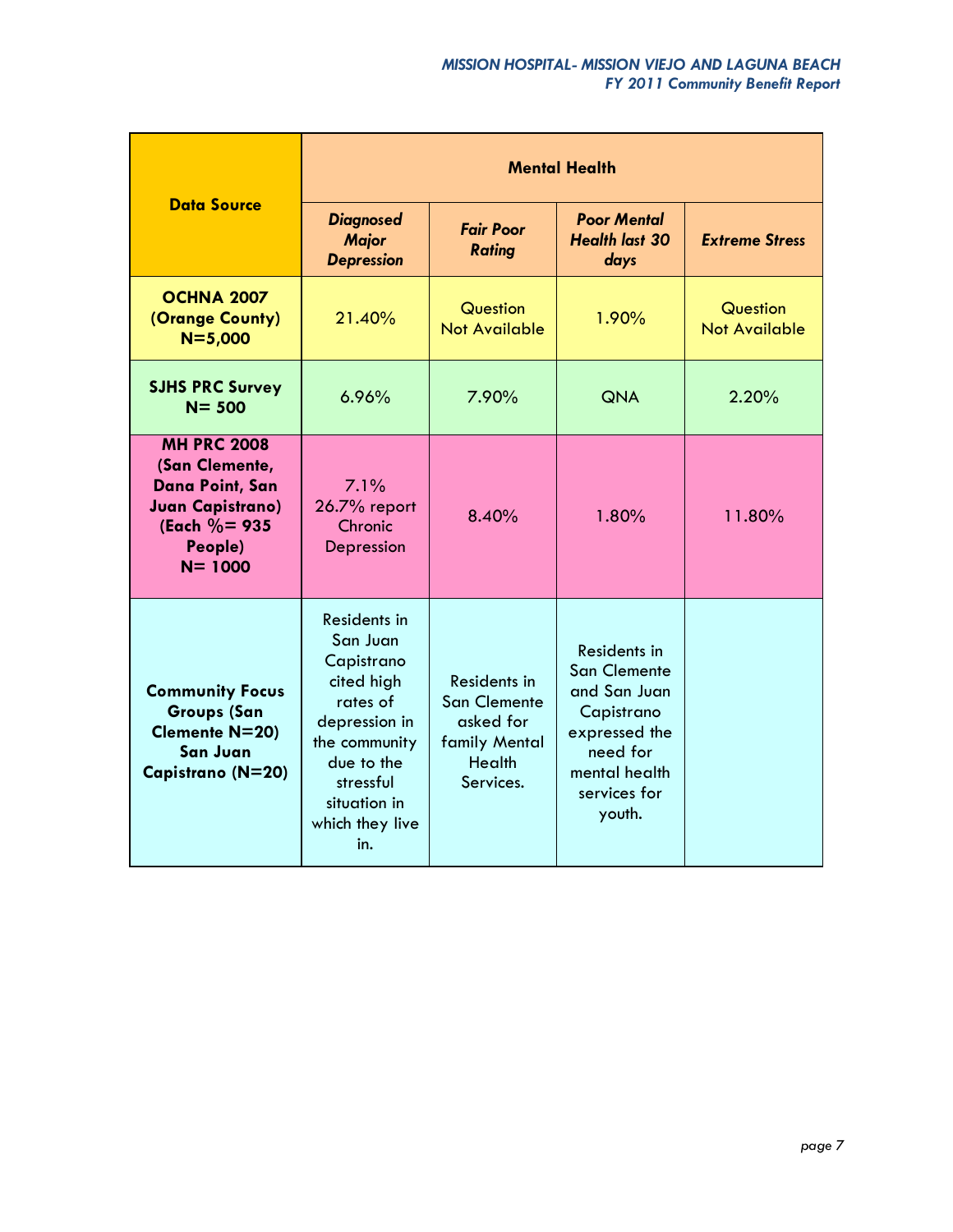| <b>Data Source</b>                                                                                                              | <b>Heart Disease</b>                                          |                                                     | <b>Asthma</b>                    |                                  |
|---------------------------------------------------------------------------------------------------------------------------------|---------------------------------------------------------------|-----------------------------------------------------|----------------------------------|----------------------------------|
|                                                                                                                                 | <b>Cholesterol</b><br><b>Hypertension</b>                     |                                                     | <b>Adults</b>                    | <b>Children</b>                  |
| <b>OCHNA 2007</b><br>(Orange County)<br>$N = 5,000$                                                                             | Question<br><b>Not Available</b>                              | Question<br><b>Not Available</b>                    | Question<br><b>Not Available</b> | Question<br><b>Not Available</b> |
| <b>SJHS PRC Survey</b><br>$N = 500$                                                                                             | 27.35%<br>31.85%                                              |                                                     | 3.83%                            | 14.02%                           |
| <b>MH PRC 2008</b><br>(San Clemente,<br>Dana Point, San<br><b>Juan Capistrano)</b><br>(Each $\% = 935$<br>People)<br>$N = 1000$ | $26.4\%$ have<br>been told that<br>blood pressure<br>is high. | 26.9% have<br>been told<br>cholesterol<br>was high. | 12.70%                           | 8.60%                            |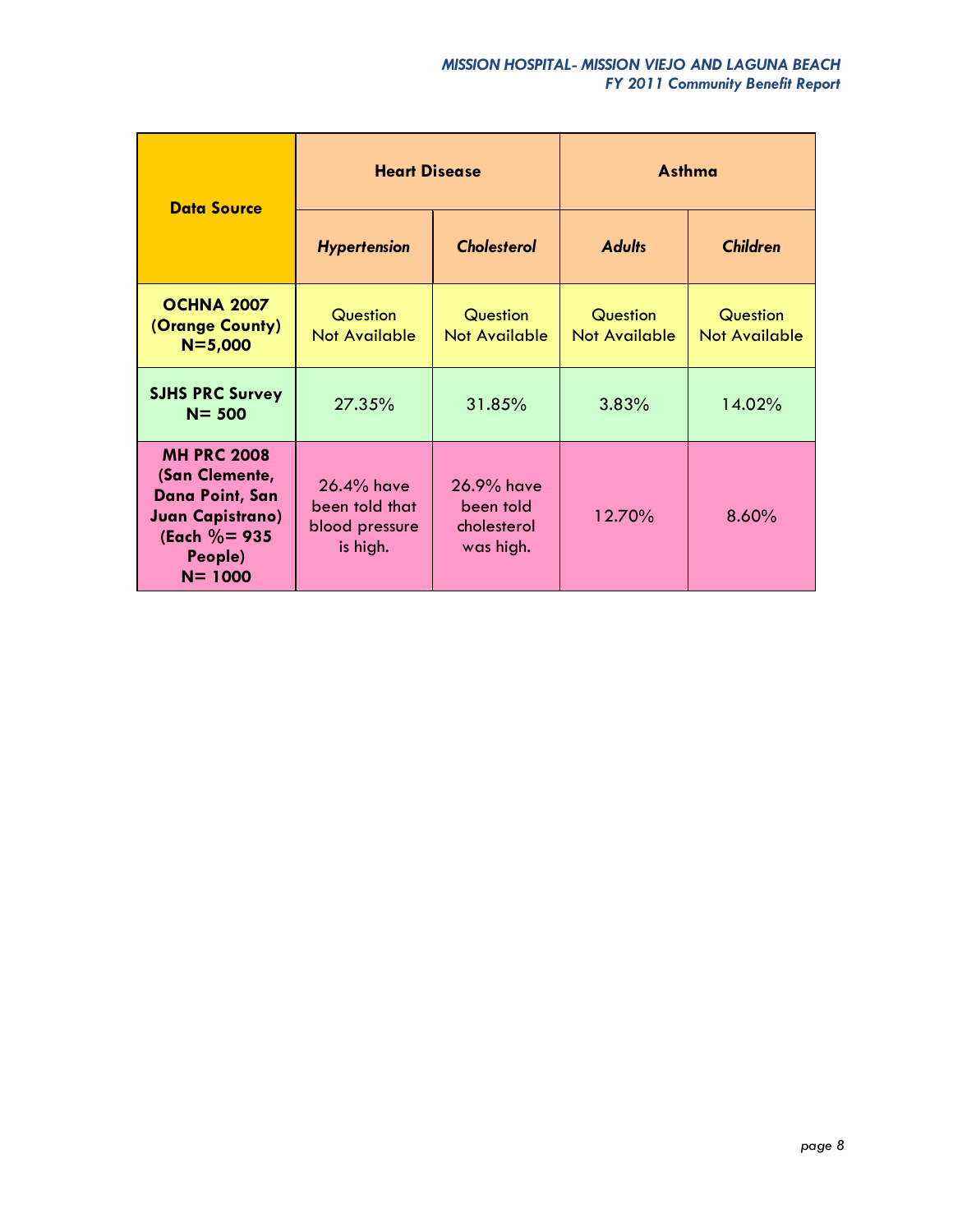### *MISSION HOSPITAL- MISSION VIEJO AND LAGUNA BEACH FY 2011 Community Benefit Report*

| <b>Data Source</b>                                                                                                              |                                  | <b>Cancer</b>                                                                                              |                                                                                                                                                                                                                       |             |
|---------------------------------------------------------------------------------------------------------------------------------|----------------------------------|------------------------------------------------------------------------------------------------------------|-----------------------------------------------------------------------------------------------------------------------------------------------------------------------------------------------------------------------|-------------|
|                                                                                                                                 | <b>Children</b><br><b>Adults</b> |                                                                                                            | <b>NO Access to Recreation</b>                                                                                                                                                                                        | <b>Skin</b> |
| <b>OCHNA 2007</b><br>(Orange County)<br>$N = 5,000$                                                                             | 40.5% Overweight                 | 6.7% Overweight                                                                                            | 10.50%                                                                                                                                                                                                                | <b>QNA</b>  |
| <b>SJHS PRC Survey</b><br>$N = 500$                                                                                             | 18.04                            | 14.40%                                                                                                     | <b>QNA</b>                                                                                                                                                                                                            | 7.68%       |
| <b>MH PRC 2008</b><br>(San Clemente,<br>Dana Point, San<br><b>Juan Capistrano)</b><br>(Each $\% = 935$<br>People)<br>$N = 1000$ | 16.7% are Obese                  | $6.4$ are<br>Overweight                                                                                    | 4.6% lack of outdoor<br>areas, 3.6%<br>neighborhood concerns.                                                                                                                                                         | 9.20%       |
| <b>Community</b><br><b>Focus Groups</b><br>(San Clemente<br>$N = 20$<br>San Juan<br>Capistrano<br>$(N=20)$                      |                                  | <b>Residents in Dana</b><br>point expressed<br>concerns for high<br>level of obesity<br>ion the community. | <b>Residents in Dana Point</b><br>and San Juan<br>Capistrano expressed<br>the need for activities to<br>keep youth active.<br>Residents in San Juan<br>Capistrano mentioned<br>lack of space for adult<br>recreation. |             |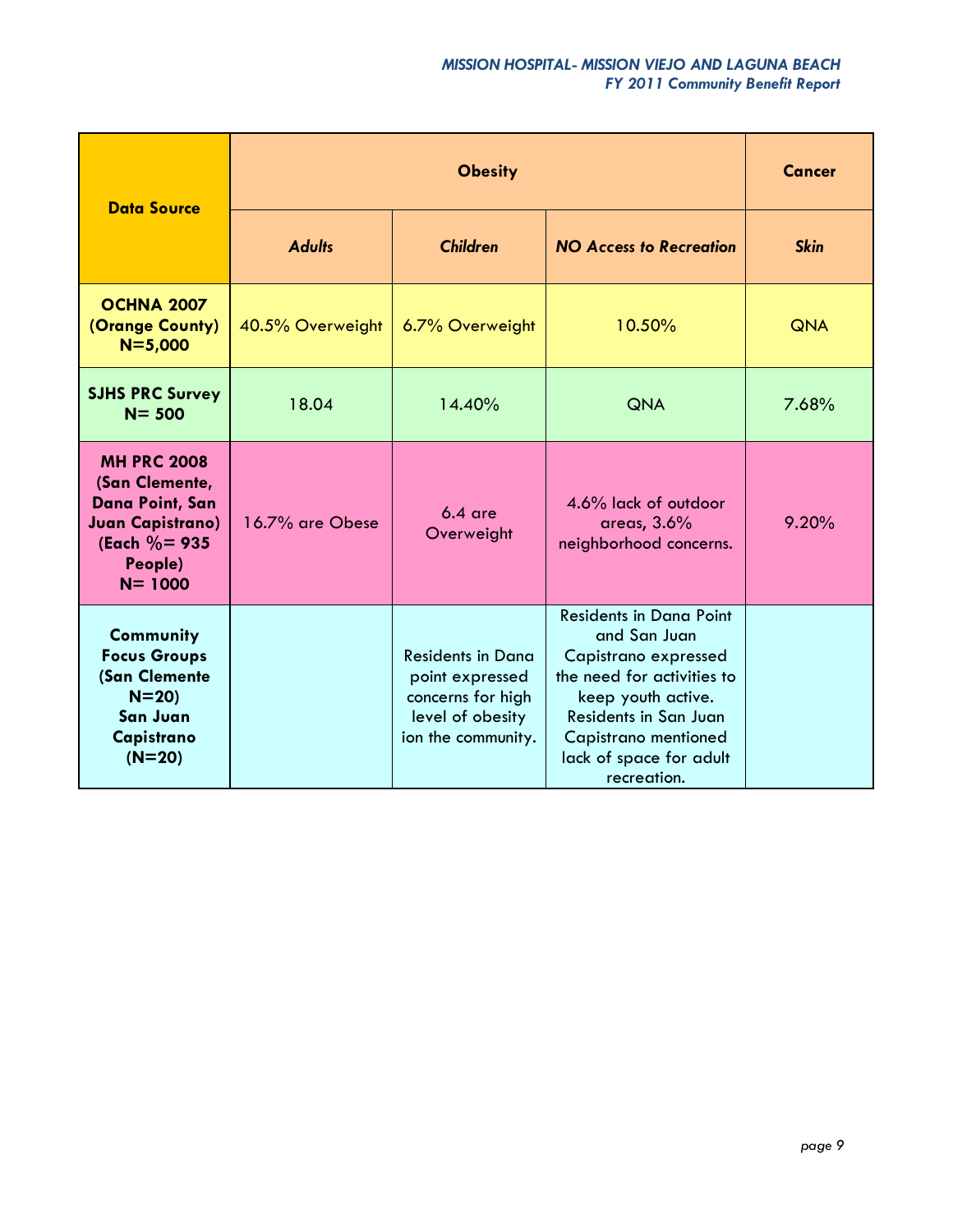| <b>Data Source</b>                                                                                                                     | <b>Mammogram</b> | <b>Influenza Vaccinations</b><br><b>Pap Smear</b> |                                        |                                                      |
|----------------------------------------------------------------------------------------------------------------------------------------|------------------|---------------------------------------------------|----------------------------------------|------------------------------------------------------|
|                                                                                                                                        | Past 2 years     | Past 3 years                                      | $18-64$<br>(Have Not)                  | $65+$<br>(Have Had)                                  |
| OCHNA 2007<br>(Orange County)<br>$N = 5,000$                                                                                           | 95.30%           | 96%                                               | $24.3%$ have<br>not had a flu<br>shot. | <b>QNA</b>                                           |
| <b>SJHS PRC Survey</b><br>$N = 500$                                                                                                    | 79.88%           | 88.58%                                            | 27.40%                                 | 72.60%                                               |
| <b>MH PRC 2008</b><br>(San Clemente,<br><b>Dana Point, San</b><br><b>Juan Capistrano)</b><br>(Each $\% = 935$<br>People)<br>$N = 1000$ | 85.40%           | 84.10%                                            | 65.6% have<br>not had a flu<br>shot.   | 77.2%<br>received a flu<br>shot in the<br>past year. |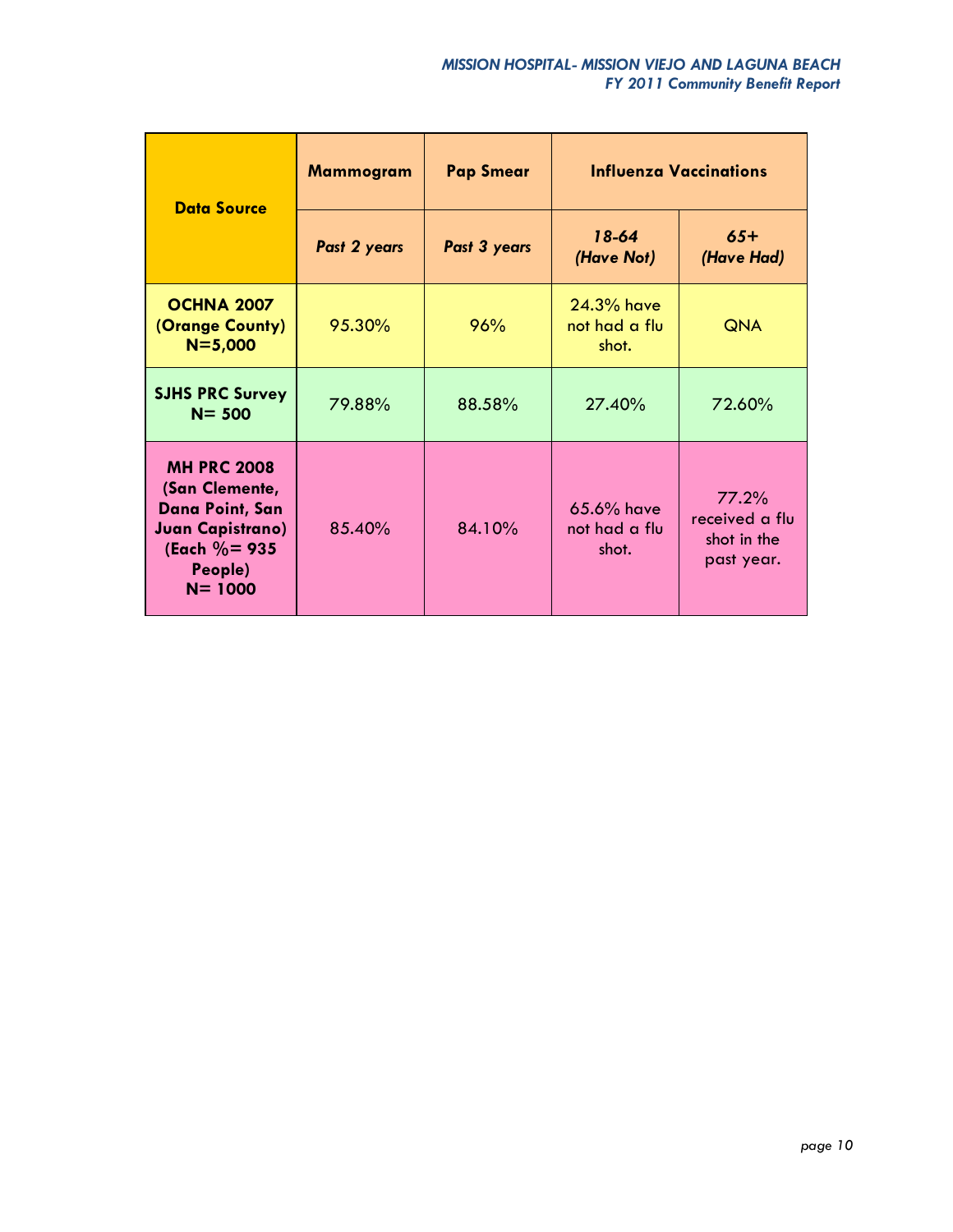| <b>Data Source</b>                                                                                                              | <b>Pneumonia Vaccinations</b> | <b>Alcohol Use</b>      |                                                          |
|---------------------------------------------------------------------------------------------------------------------------------|-------------------------------|-------------------------|----------------------------------------------------------|
|                                                                                                                                 | 18-64<br>$65+$                |                         | <b>Binge Drinking</b>                                    |
| <b>OCHNA 2007</b><br>(Orange County)<br>$N = 5,000$                                                                             | <b>QNA</b>                    | <b>QNA</b>              | $9.5 \%$ avg.<br>$5+$ drinks in<br>the past 30<br>days.) |
| <b>SJHS PRC Survey</b><br>$N = 500$                                                                                             | 21%                           | 61.90%                  | 16.57%                                                   |
| <b>MH PRC 2008</b><br>(San Clemente,<br>Dana Point, San<br><b>Juan Capistrano)</b><br>(Each $\% = 935$<br>People)<br>$N = 1000$ | 27.8% have<br>received.       | 69.2% have<br>received. | 18.40%                                                   |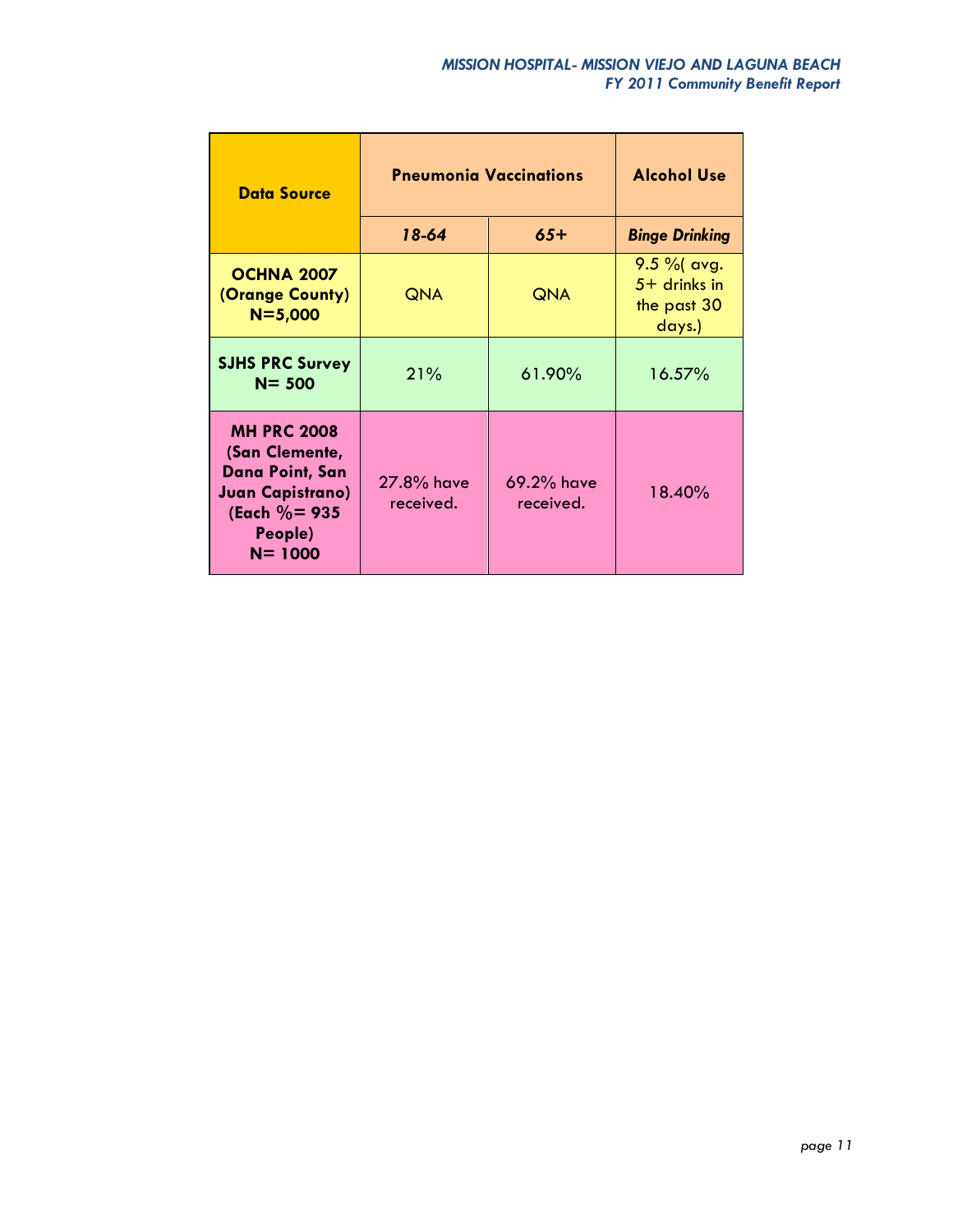| <b>Data Source</b>                                                                                                          | <b>Affordable</b><br><b>Housing</b>                                                          | <b>Median</b><br><b>Contract Rent</b>                                                   | <b>Household</b><br><b>Size</b> | <b>Rent 35%</b><br><b>Greater than</b><br><b>HH Income</b>                                                                                                                                       | <b>Education</b>                                                                                                                                                         |
|-----------------------------------------------------------------------------------------------------------------------------|----------------------------------------------------------------------------------------------|-----------------------------------------------------------------------------------------|---------------------------------|--------------------------------------------------------------------------------------------------------------------------------------------------------------------------------------------------|--------------------------------------------------------------------------------------------------------------------------------------------------------------------------|
|                                                                                                                             | <b>Hardship</b>                                                                              | $\boldsymbol{s}$                                                                        | $5+$                            | Yes- $%$                                                                                                                                                                                         | <b>No HS Diploma</b>                                                                                                                                                     |
| <b>OCHNA 2007</b><br>(Orange County)<br>$N = 5,000$                                                                         | <b>QNA</b>                                                                                   | <b>QNA</b>                                                                              | 21.70%                          | <b>QNA</b>                                                                                                                                                                                       | 1.16%                                                                                                                                                                    |
| <b>SJHS PRC Survey</b><br>$N = 500$                                                                                         | <b>QNA</b>                                                                                   | <b>QNA</b>                                                                              | 12.40%                          | <b>QNA</b>                                                                                                                                                                                       | 6.60%                                                                                                                                                                    |
| <b>MH PRC 2008</b><br>(San Clemente,<br>Dana Point, San<br><b>Juan Capistrano)</b><br>(Each %= 935<br>People)<br>$N = 1000$ | 17% worked<br>extra<br>job/hours to<br>pay rent.<br>75.4% rate<br>availability<br>fair/poor. | 19.8% pay<br>$$1,500$ or<br>more on rent,<br>19.5% spend<br>$$2,500$ or<br>more on rent | <b>QNA</b>                      | <b>QNA</b>                                                                                                                                                                                       | 9.30%                                                                                                                                                                    |
| <b>Community</b><br><b>Focus Groups</b><br>(San Clemente<br>$N = 20$<br>San Juan<br>Capistrano<br>$(N=20)$                  |                                                                                              |                                                                                         |                                 | Residents in<br>San Clemente,<br><b>Dana Point</b><br>and San Juan<br>Capistrano<br>expressed the<br>issue of<br>household<br>overcrowding<br>due to the<br>high cost of<br>rest in the<br>area. | Community<br>residents in<br>San Juan<br>Capistrano<br>expressed the<br>need for<br>career and<br>education<br>preparation<br>programs for<br>youth in the<br>community. |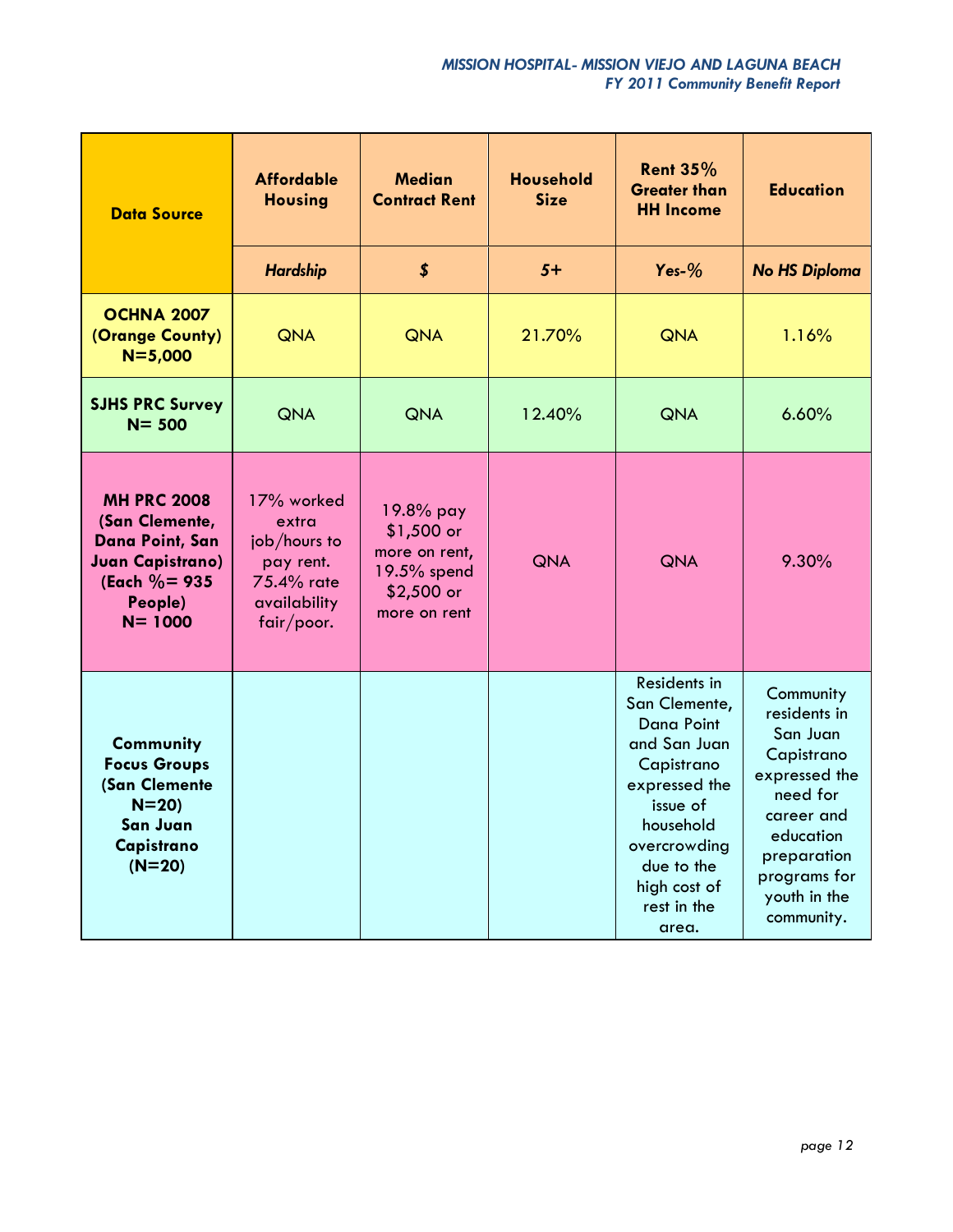In fall 2009, after the purchase of a second campus in Laguna Beach, and as part of our commitment to continuing the legacy of the Sisters of St. Joseph of Orange in the communities we serve, Mission Hospital embarked in a Health and Quality of Life Needs Assessment process for the Laguna Beach community. A total of 401 phone surveys were completed for the General Population and 58 in-person surveys with the Homeless Community (Friendship Shelter and Unsheltered Homeless). Although results indicated that the Laguna Beach community was healthier overall when compared to state and national levels there were some key areas that were identified as opportunities to impact health and quality of life. Additionally, the Homeless Community was found to have a lower level of health and quality of life when compared to the general population.

We engaged the community by holding a variety of forums. We presented the assessment results and then worked with those community members to prioritize and select top issues. Additional outreach was conducted with the Homeless Community in to ensure we were hearing from one of the most vulnerable sectors in the community. Feedback was also garnered from the Mission Hospital Laguna Beach Advisory Council as they have been tasked with providing feedback related to our Community Benefit efforts. To determine key priorities for the General population, the following criteria were used and respondents were asked to rate (Strongly Agree, Agree, Neutral, Disagree, Strongly Disagree) how they felt about the following statements in relation to the issue being highlighted.

- The issue affects poor and vulnerable community members.
- The issue is widely felt in the community.
- There are resources and/or infrastructure available to address the issue.
- There is ample passion or energy in the community to address the issue.

Based on a compilation from all of these diverse stakeholders, we have arrived at our Community Benefit priority areas of focus for the Laguna Beach community. In order to make the greatest impact on the greatest needs, our primary focus will be on alcohol and substance use prevention for the youth of the community. We are also looking beyond our focus on alcohol and substance use to determine if there are synergies with existing community partners to provide resources in the areas of depression as well as job skill development for the homeless.

We are now embarking on the second phase of our journey: strategic planning. Over the coming year, we will be working with the community to identify how Mission Hospital can help to meet these needs and continue our collaborative workings of the Sisters of St. Joseph of Orange.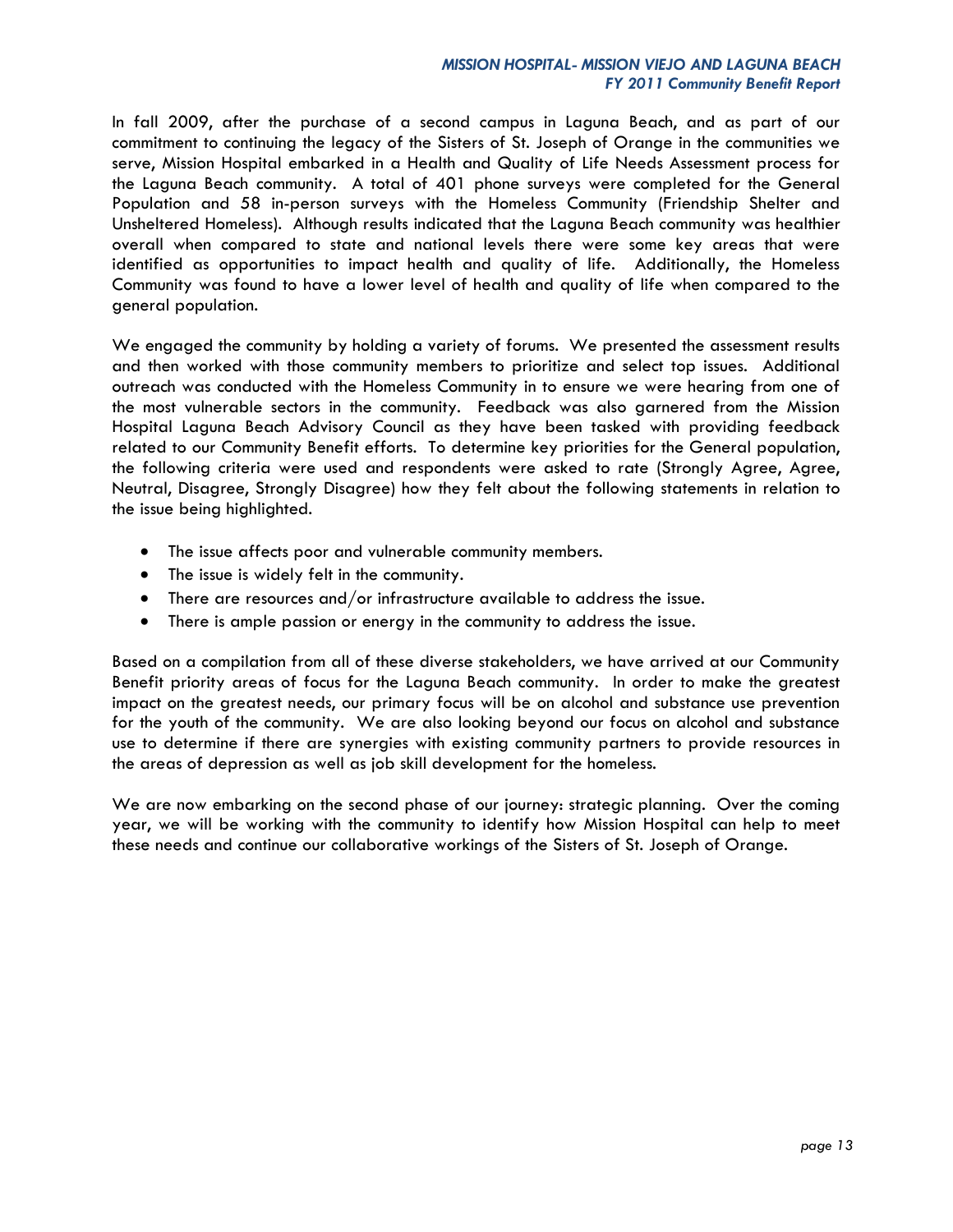#### *MISSION HOSPITAL- MISSION VIEJO AND LAGUNA BEACH FY 2011 Community Benefit Report*

Mission Hospital provides south Orange County communities with access to advanced care and advanced caring through two convenient locations, Mission Viejo and Laguna Beach. The hospital's service area extends from the junction of the 405 and 5 freeways in the north to Camp Pendleton in the south. Geographically, South County is bordered by the Pacific Ocean to the west, the Santa Ana Mountains to the north and east, and the marine base Camp Pendleton to the south. Our Primary Service Area includes the cities of Mission Viejo, Laguna Beach, Laguna Niguel, San Juan Capistrano, San Clemente, Rancho Santa Margarita, Lake Forest, Laguna Hills, Dana Point Ladera Ranch Trabuco Canyon, Capistrano Beach and Aliso Viejo. This includes a population of approximately 623,000 people, an increase of 4% from the prior assessment. Mission Hospital's Secondary Service area includes Laguna Woods, Irvine, Foothill Ranch and Silverado. South Orange County is a relatively affluent community with a median household income of \$92,124 compared to the Orange County median household income of \$58,605 (US Census Quick Facts). The average household size is 2.70 compared to the Orange County wide household size of 3.00.

Demographically, the area is primarily Caucasian (78%, an increase of 8% from prior assessment), with the Hispanic population growing to 19.2%, an increase of 1.8% overall. The Asian representation is at 8.5%, an increase of 1.5% from the past assessment.



In general, Mission's service area reflects a high degree of health and quality of life. Mission provides broad community benefit services to its primary and secondary service area (which includes Laguna Beach as of July 2009). However, isolated areas of high need have been identified in the cities of San Clemente, Dana Point, San Juan Capistrano, Laguna Niguel, Mission Viejo, Lake Forest and Rancho Santa Margarita. These areas were determined based on Key Drivers for Community Vulnerability, which include median household income, number of people living in a home, health insurance coverage, highest educational level, etc.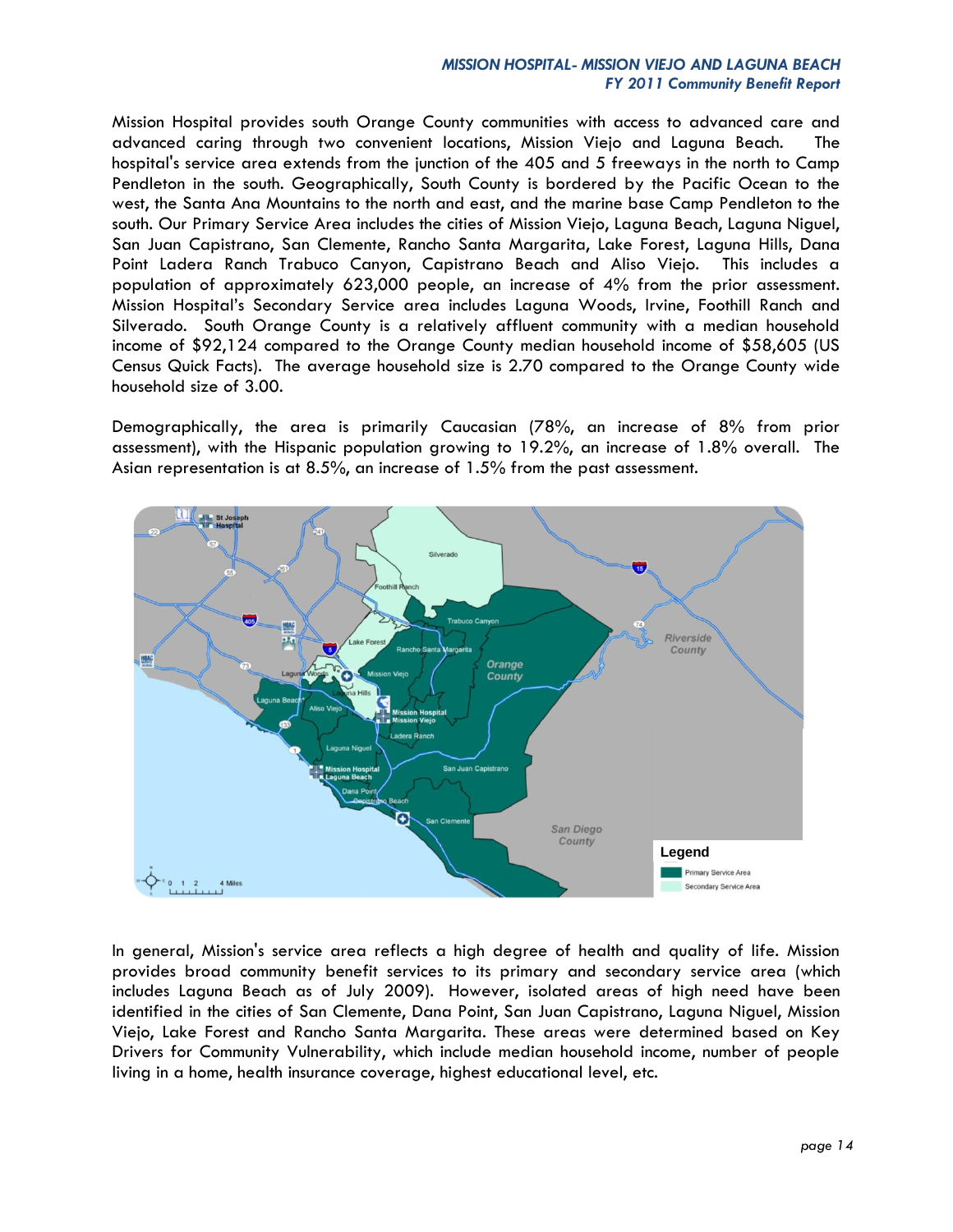#### *MISSION HOSPITAL- MISSION VIEJO AND LAGUNA BEACH FY 2011 Community Benefit Report*



Although high needs were identified in these 8 areas, based on hospital resources and partnerships and in an effort to show significant outcomes at the end of the three-year plan, a decision was made to primarily focus on the cities of San Clemente, Dana Point, San Juan Capistrano, Laguna Beach and Lake Forest. This decision was made in partnership with Community Benefit Department Staff, the hospital Executive Team and the Community Benefit Committee.

### **Patient Financial Assistance Program**

Our mission is to provide quality care to all our patients, regardless of ability to pay. We believe that no one should delay seeking needed medical care because they lack health insurance. That is why St. Joseph Health System has a **Patient Financial Assistance Program** that provides free or discounted services to eligible patients. In FY 11, Mission Hospital, provided \$5,786,065 in charity care to 6,787 persons and 8,922 encounters. *(*A 4.7% increase in expenses and a 246% increase in persons served from the previous year due to a new system that enables more accurate capturing of patients that fit charity care criteria).

The Health System enhanced its process for determining charity care by adding an assessment for presumptive charity care. This assessment used predictive modeling and public records to identify and qualify patients for charity care, without a traditional charity care application.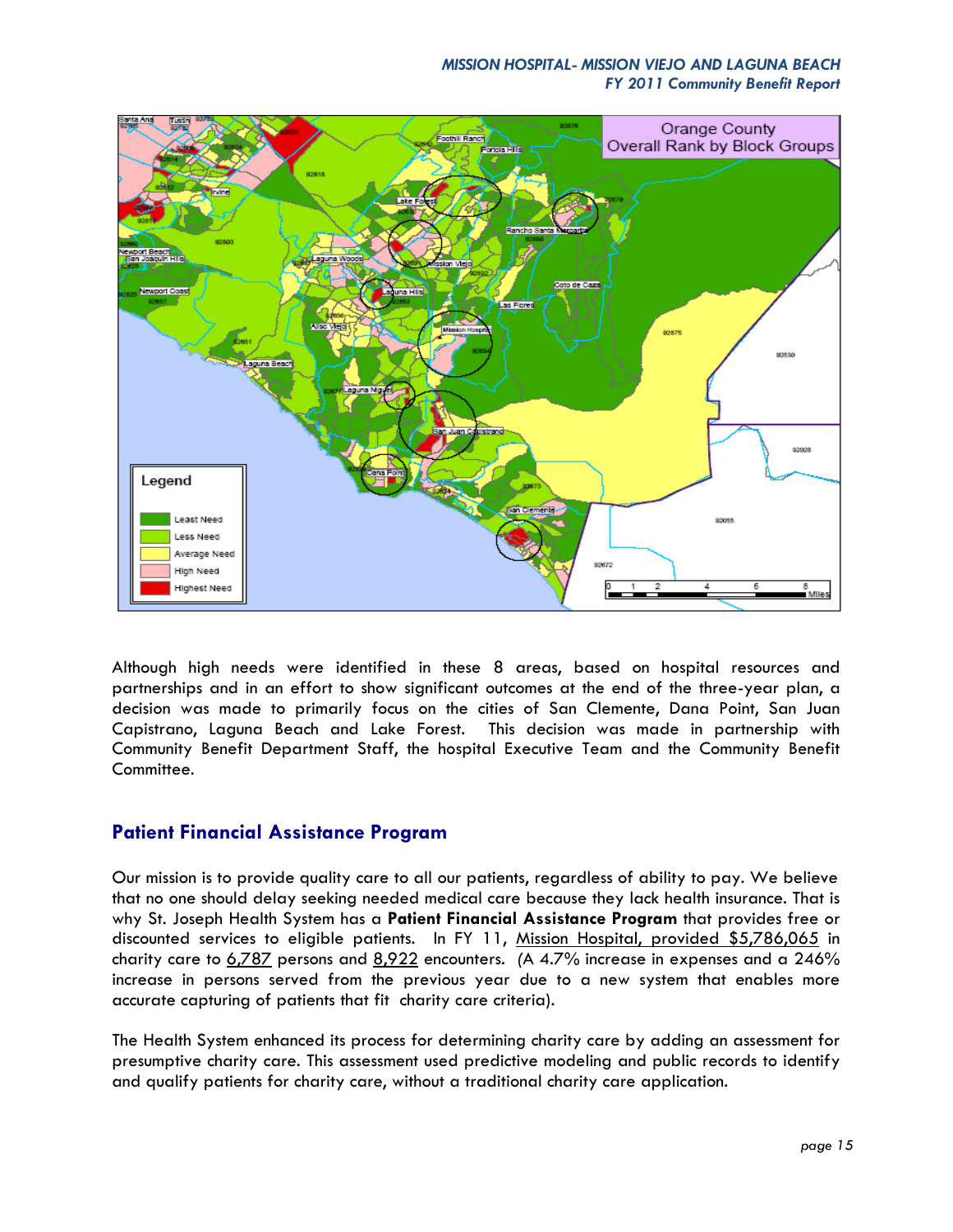## *ACCESS TO PRIMARY CARE*

The Primary Care Initiative outcome goal is to increase access to primary care at Camino Health Center. The strategies to increase access focus on enhancing revenue streams for the clinic, enhancing and implementing information technology systems, strengthening provider teams to provide high quality and efficient care, and improving efficiencies of workflow by using performance improvement methodologies.

#### **Key Community Partners:**

- Camino Health Center Management Team
- **•** Mission Hospital
- Community Benefit Committee Liaison and Camino Board of Directors representative

**Target Population:** Federally designated underserved communities in the cities of San Clemente, Dana Point, and San Juan Capistrano

**Goal:** Increase access to Primary Care

#### **How will we measure success?:**

Increase the number of unduplicated medical patients from the cities of San Clemente, Dana Point, and San Juan Capistrano.

**Strategy 1:** Enhance Revenue **Strategy Measure 1:** Net revenue for Primary Care (includes total dept revenue for Camino's Medical Clinic, Mobile Medical Unit, and Diabetes Van)

**Strategy 2:** Enhance Information Technology (IT) Systems **Strategy Measure 2:** Number of components that are implemented

**Strategy 3: Strengthen Provider Team Strategy Measure 3:** Provider vacancy rate as of June 30, 2010

**Strategy 4:** Improve Work Flow Efficiencies and Clinical Quality **Strategy Measure 4:** Number of improvements implemented and sustained

#### **FY 11 Accomplishments:**

In FY 11 Camino Health Center **served 3,447 unduplicated patients** from the cities of San Clemente, Dana Point, and San Juan Capistrano. The number of unduplicated patients served represents a **5% increase** over the number of patients served during the FY 08 baseline year. Primary medical care was delivered by Camino's medical provider team which was operating at a staffing level of 6.1 FTEs out of a 6.1 FTEs as of June 30, 2011. Net patient revenue for the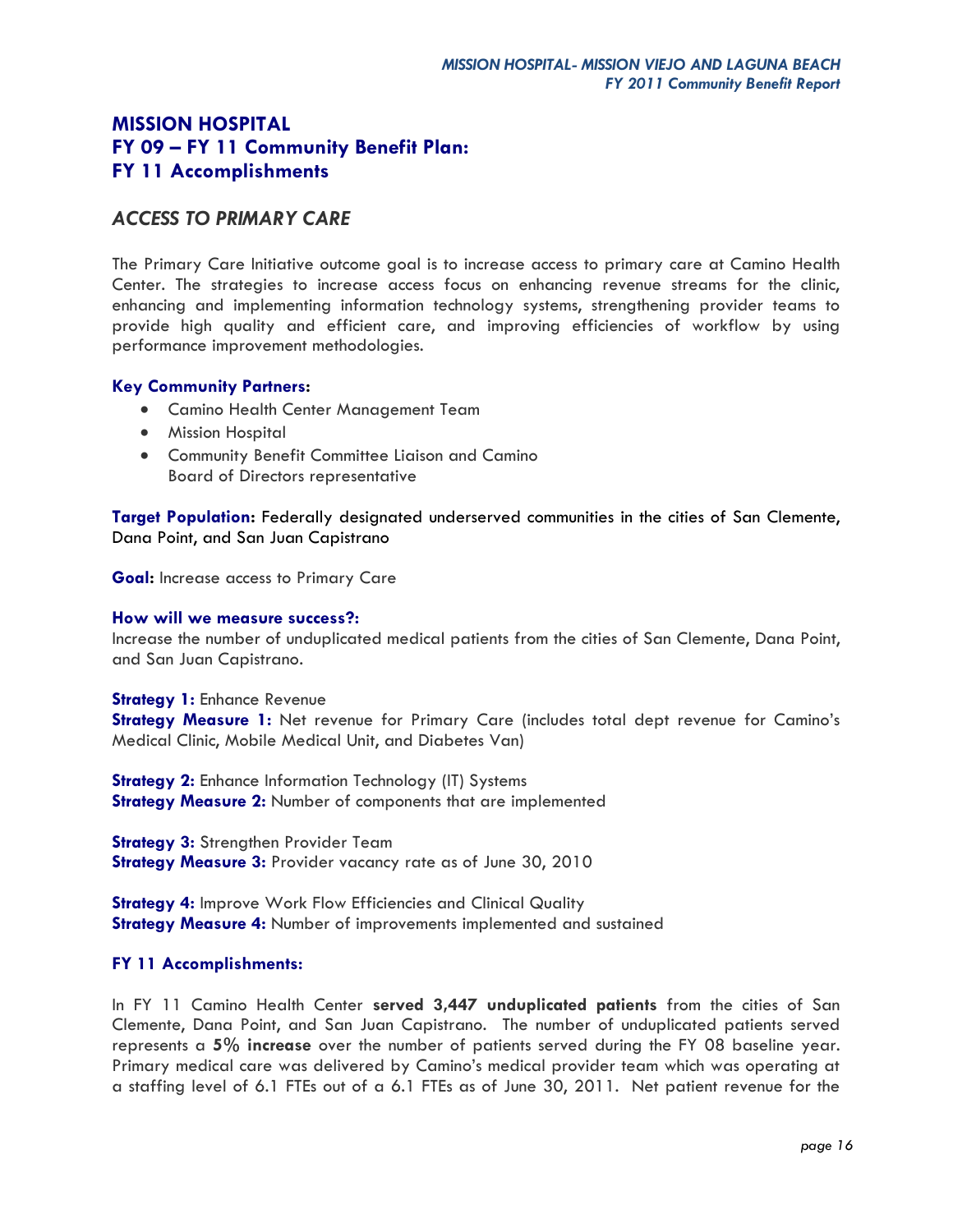medical clinic, mobile medical unit, and diabetes van in FY 11 excluding Mission Hospital Care for the Poor funds was **\$1,966,656**, an increase of a \$177,283 from the previous fiscal year.

As part of the strategy to Enhance Information Technology systems, Camino's practice management system CCPro.Net was upgraded at no cost to the health center. The new system is called Axeium. In June 2011 Axeium received upgrades to the billing module in order to enhance the health center's ability to accurately track outstanding patient balances and create patient statements. These improvements have enabled the health center to be more efficient at collecting patient co-payments and managing bad debt.

Under the clinical quality strategy, eight clinical performance measures were adopted by the health center in FY 11. The eight clinical performance measures include care that focuses on the following: diabetes, cardiovascular, cancer, prenatal, birth weight, childhood immunizations, prenatal oral health, and depression.

Overall, Camino Health Center experienced a 13% increase in total patients served since FY 09 due to system improvements and dedication to increasing access to the underserved.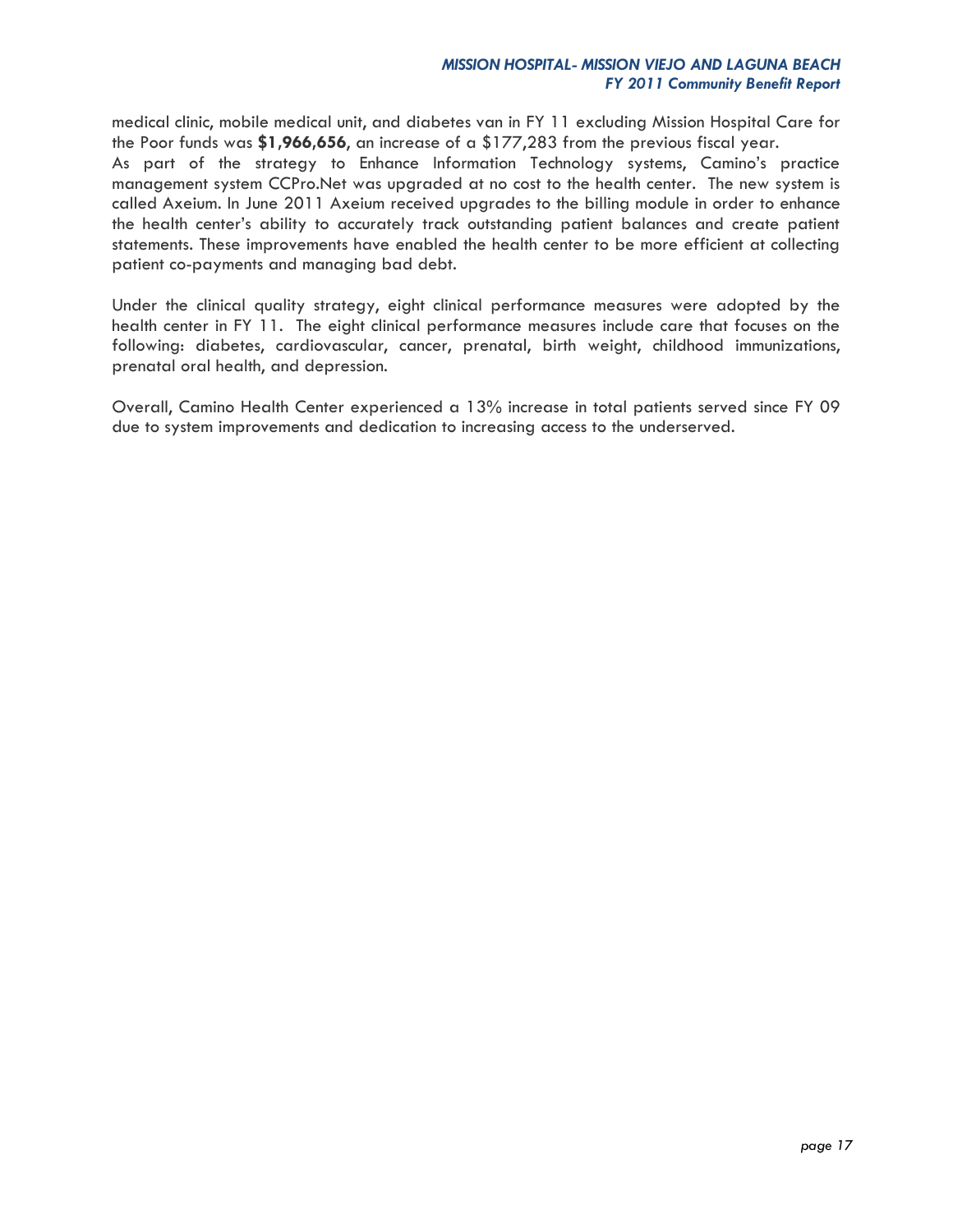## *INCREASING ACCESS TO SERVICES FOR DEPRESSION*

The Depression Initiative's aim is to increase the number of persons 300% below the Federal Poverty Level (FPL) from south Orange County who engage in services for depression (services include counseling, support services & medication). The strategies focus on increasing early identification and intervention for individuals and families, increasing community awareness and acceptance of depression, increasing capacity to provide services, increasing availability of services and increasing cultural and linguistic appropriateness of providers.

### **Key Community Partners:**

- BBK Psychological Services
- Cal Optima
- Camino Health Center
- Caregiver Resource Center
- Capistrano Beach Calvary Church
- Children's Bureau
- Community Services Programs, Inc.
- Capistrano Unified School District Family Resource Center
- **•** Human Options
- Help Me Grow
- Laguna Beach Community Clinic
- Mission Basilica
- **•** Mission Hospital
- **•** Mission Lutheran Church
- NAMI OC
- O.C. Health Care Agency
- St. Edwards Parish
- St. Timothy's
- **•** San Clemente Collaborative
- San Clemente Presbyterian
- Shanti O.C.
- Toby's House
- WECARE
- Western Youth Services
- **•** Private Mental Health Providers

**Target Population:** Persons of all ages at or below 300% of the FPL living in South Orange County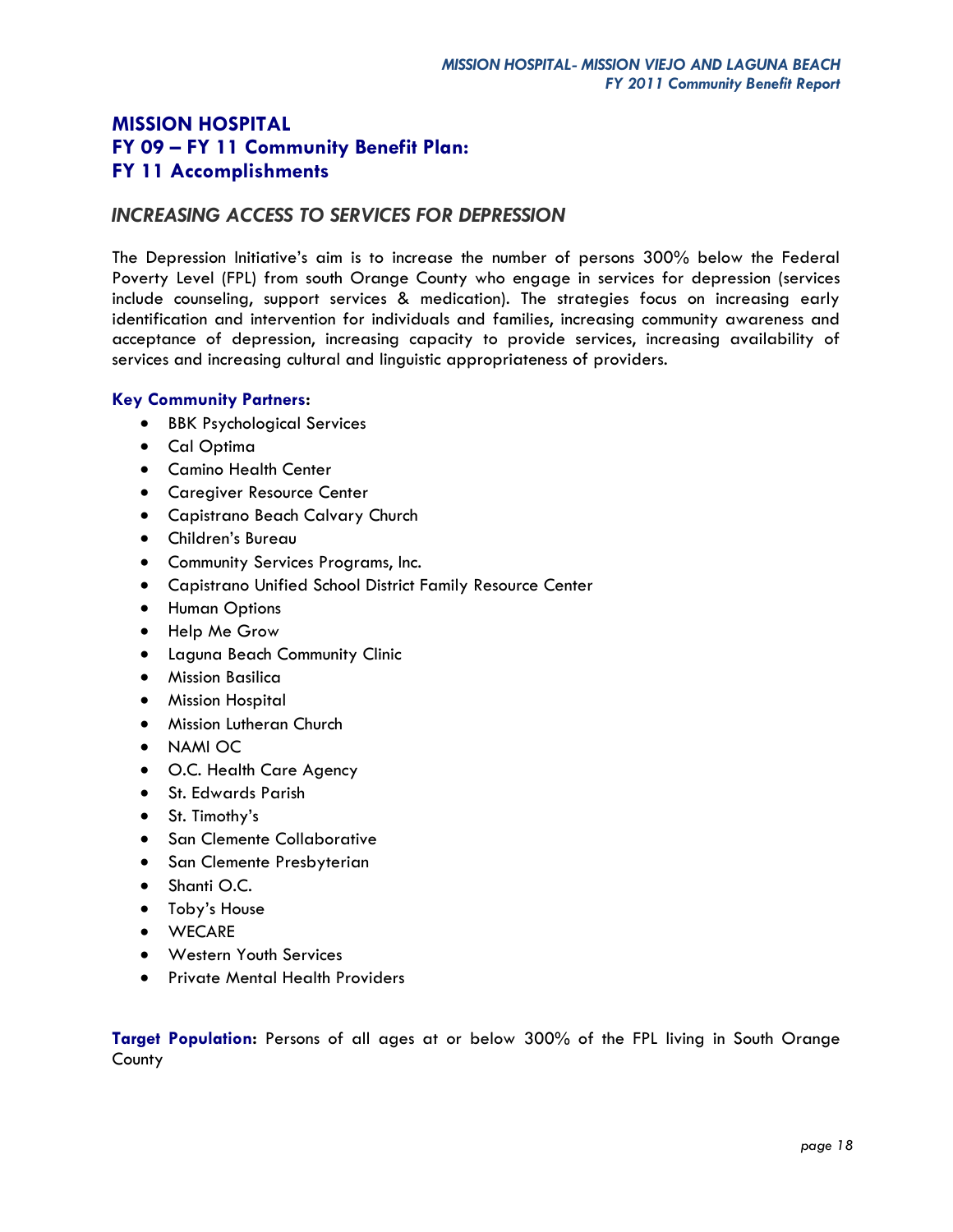**Goal:** Number of persons at 300% or below FPL from SOC who engage in services for depression (services include counseling, support services & medication)

**How will we measure success?:** Number of persons who attend 3 or more sessions/services

**Strategy 1:** Increase early identification and intervention for individuals and families **Strategy Measure 1:** Number of Primary Care Practitioners that make referrals for depression

**Strategy 2:** Increase community awareness and acceptance of depression **Strategy Measure 2:** Number of people seeking information or help

**Strategy 3:** Increase capacity to provide services **Strategy Measure 3:** Number of providers serving targeted area

**Strategy 4:** Increase availability of services **Strategy Measure 4:** Number of services in non-clinical settings

**Strategy 5:** Increase cultural/linguistic appropriateness **Strategy Measure 5:** Number of service providers who are bilingual/bicultural

#### **FY 11 Accomplishments:**

For the last three years, our overarching goal has been to increase the number of persons below 300% of FPL that have accessed at least three services for depression. In FY 09, our target was to demonstrate an increase of 17% from our baseline of 1,518. With our continued efforts, we were able to achieve this goal and in FY 11 reached 1,790 persons. Our focus has primarily been on increasing early identification and intervention (Strategy 1) and increasing capacity to provide services (Strategy 3) based on hospital and resources in the South Orange County Depression Coalition.

Under Strategy 1, increasing early identification of depression, our measure has been the percent of primary care practitioners (e.g. family practice doctors, OB/GYNs, internists) who refer their clients for depression. Our baseline survey in 2009 showed that 94% of physician offices (n=31) were referring their clients to depression services. Physicians requested a compendium of low/no cost services to refer clients without mental health insurance coverage. To address this, the SOCDC created the South Orange County Depression Resource Guide and distributed to physicians throughout south Orange County. Feedback from the doctors was very positive, noting that the Resource Guide was "very helpful and well organized," a "real time saver," and that "no formal guide has ever been available. In 2011, Mission Hospital once again surveyed the doctors to determine if they were screening for depression. Disappointingly, the return rate on this survey was lower than the initial survey in 2009 and the results could not be considered valid.

For Strategy 3, to increase capacity to provide services to those under 300% FPL, our measure was on the number of providers in south Orange County serving this community. Our baseline in 2009 showed 75 providers (public agencies and private providers) were offering services to low income clients at reduced fees. Through the efforts of the SOCDC and Mission Hospital, we were able to increase the number of providers to over 106 in 2011, with all private providers agreeing to a consistent, low-cost per session fee (\$40 per session compared to rates often exceeding \$100).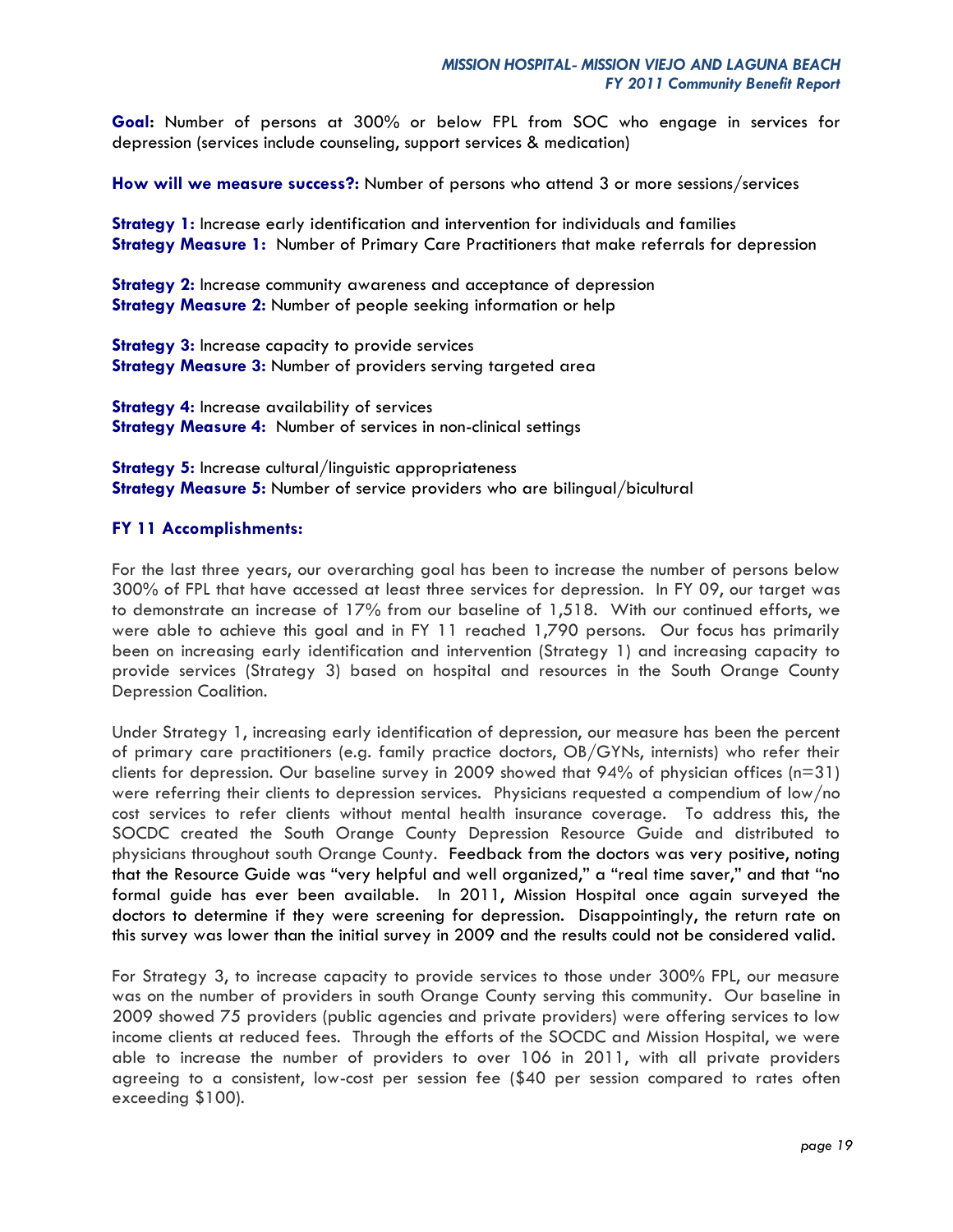#### *MISSION HOSPITAL- MISSION VIEJO AND LAGUNA BEACH FY 2011 Community Benefit Report*

In September 2010, the FRC Clinical Team completed a strategic plan to improve clinical outcomes of FRC clients seeking services for depression. Based on best practice research, the team changed the length of treatment, identified ways to decrease the current 40 day waitlist, created a protocol for making referrals for psychotropic medications and created and implemented a 6-week Life Skills educational series for all clients to complete prior to/or concurrently with counseling. While the group only had 6 months to address these issues, we have already seen tremendous results, including a 15% increase in persons who begin or remain on medication and a 23% increase in persons who complete their treatment plan.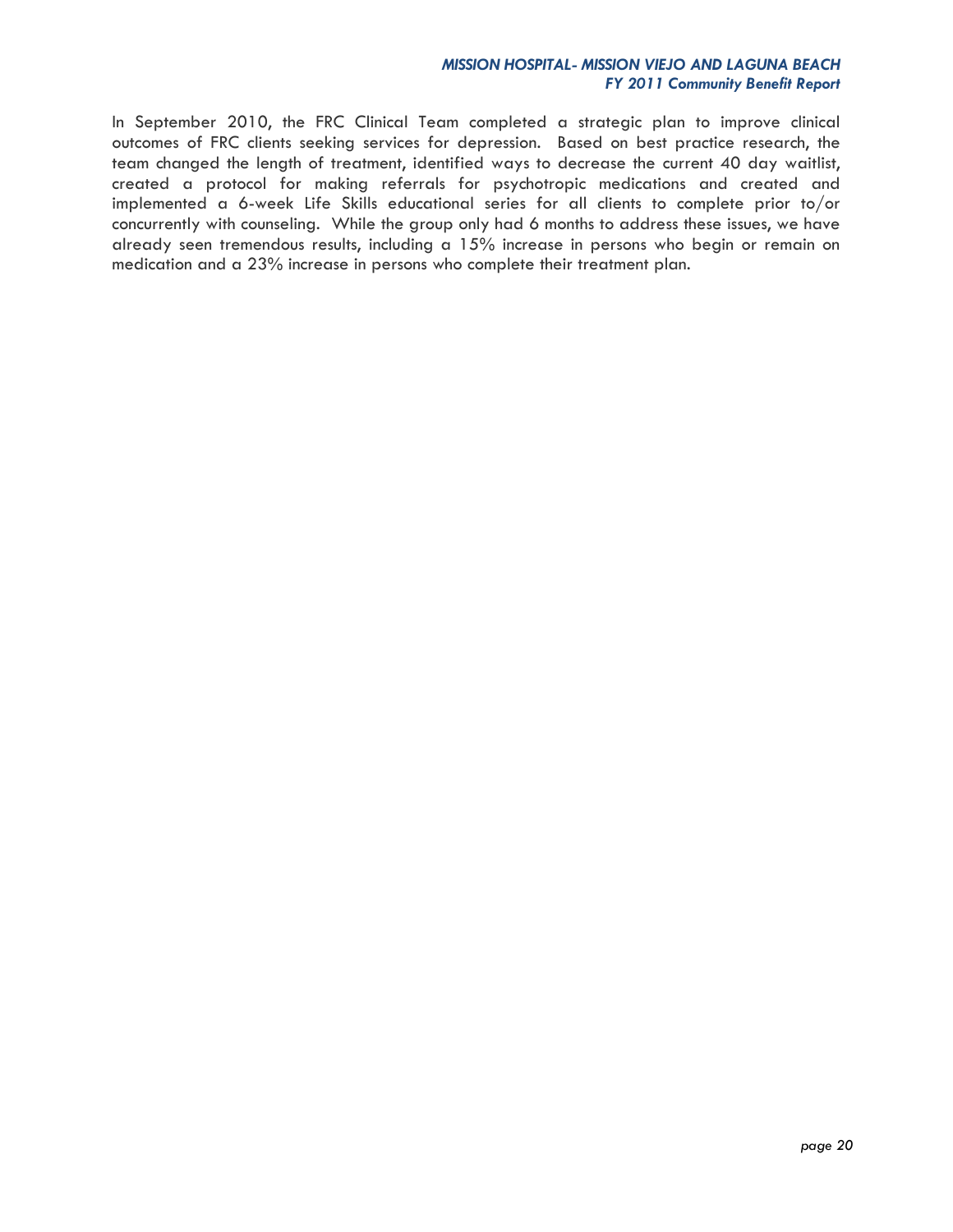## *DECREASING CHILDHOOD OBESITY*

**The Childhood Obesity Program** was created to fight the epidemic of childhood obesity in underserved children 3-11 years old in south Orange County through three strategies:

- **Families Strategy**: Educate families and children about healthy food options, portion control, and physical activity.
- **Schools Strategy**: Engage schools in creating changes that increase new or expanded school-based program/policies addressing student obesity
- **Environmental Strategy**: Create environmental changes in local communities that will increase access to healthy foods and built physical activity opportunities.

### **Key Community Partners:**

- American Heart Association
- Beach Cities YMCA
- **•** Boys and Girls Club of Capistrano valley
- Boys and Girls Club of South Coast Area
- Boys and Girls Club of Laguna Beach
- Cal-Optima
- Camino Health Center
- Capistrano Unified School District
- CHOC at Mission
- City of San Clemente
- Dairy Council of CA
- **•** Ecology Center
- **•** Great Opportunities
- Help Me Grow-OC
- Laguna Beach Unified School District
- Nutrition and Physical Activity Council of Orange County (NuPAC)
- OC Health Care Agency
- Saddleback Memorial Hospital
- Saddleback Valley Unified School District
- Western Youth Services

**Target Population:** Underserved children 3-11 years old.

**Goal:** To decrease the prevalence of overweight and obese children

**How will we measure success?:** Decrease percentage of underserved children 3 – 11 years old with Body Mass Index  $\geq$  85<sup>th</sup> percentile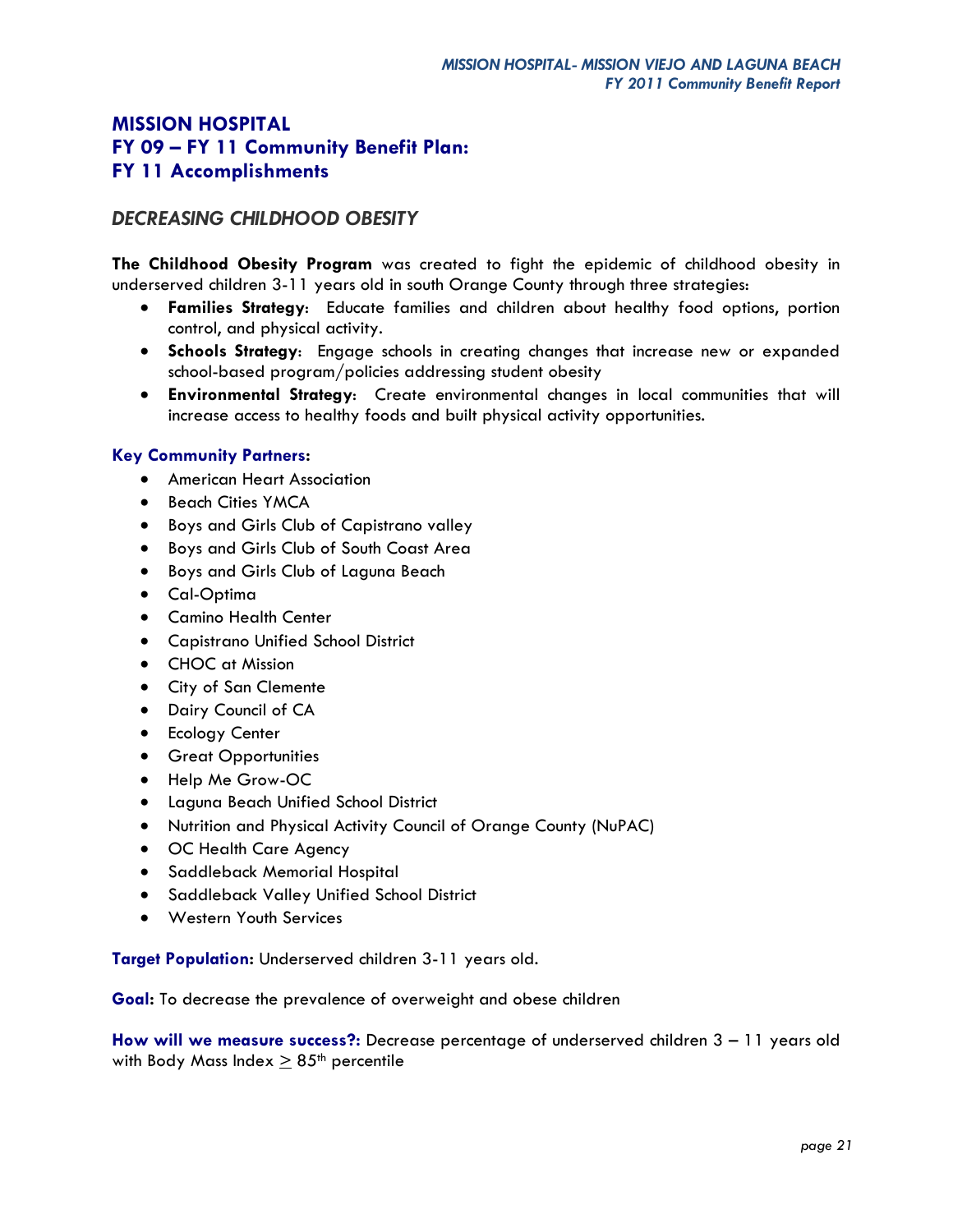**Strategy 1:** Increase regular practice by families around healthy foods and physical activities **Strategy Measure 1:** Number of families making positive changes in physical activities and/or eating behaviors, based on self-report

**Strategy 2:** Increase number of new or expanded school-based program/policies addressing student obesity

**Strategy Measure 2:** Number of new or expanded school-based nutrition and/or physical activity programs/policies

**Strategy 3:** Increase accessible built-community options for healthy foods and physical activities **Strategy Measure 3:** 

- a. Number of new, culturally appropriate, affordable food options within walking distance of low-income neighborhoods
- b. Number of accessible, new or expanded, community-based physical activity options

#### **FY 11 Accomplishments:**

During the past 40 years, obesity rates for children age 6 to 11 nearly tripled from  $5\%$  to  $14\%$  and more than tripled for adolescents age 12 to 19—from 5% to 17.1% (see Figure 1). Health Needs Assessment data conducted by Mission Hospital in 2011 indicates that the prevalence of obesity in survey respondents did not decrease since



last measured in 2008. While this appears to indicate a lack of effectiveness, when compared to obesity rates both nationally and at the State level, the fact that obesity did not INCREASE is significant.

For Strategy 1, increasing regular practice by families around healthy eating and activity, our baseline data showed 87% of families were making changes after attending a program. In 2011, 100% of families show changes were made. In addition, year-end data for a hospital sponsored program, *Play More. Eat Better.* indicates that since 2009, the number of overweight children dropped by 2%, the number of obese children dropped by 1%, and the number of children in the "normal" range increased by 3%. Of the 198 children who had their BMI measurements taken at more than one event, 52 of them had BMIs indicative of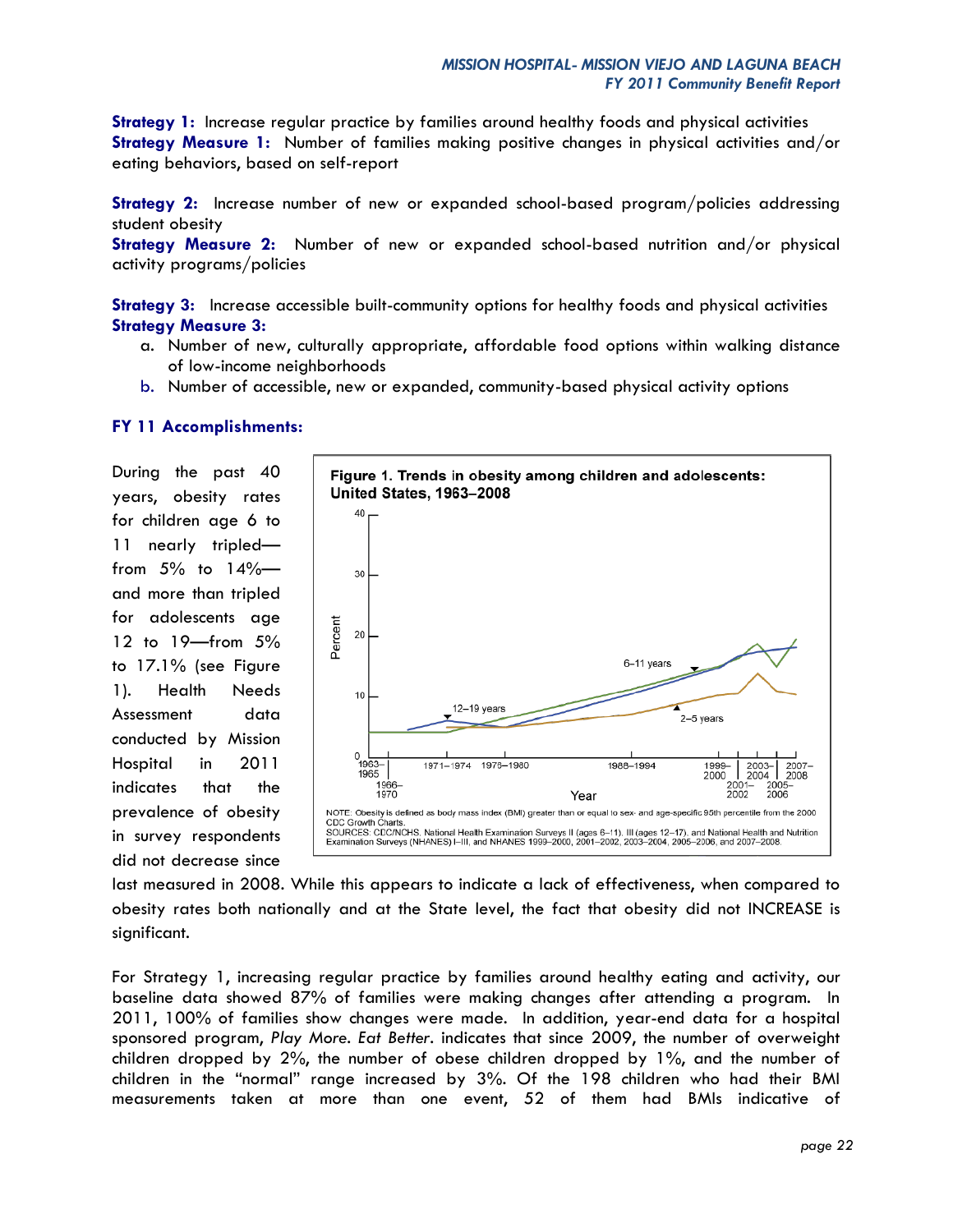overweight/obesity. Of the 52 children, 14 of them (27%) were able to reduce their BMI to normal levels (below 85<sup>th</sup> percentile).

For our strategy focused on school programs and policies, in 2009, 18 programs or policies were in place in south Orange County schools in our targeted cities. By 2011, we increased that number to 28 through programs such as *Healthy For Life*, a SJHS-wide project and efforts by the city of San Clemente.

And for Strategy 3, increasing environmental options, we have succeeded in influencing four projects among our targeted cities, including new community gardens in low-income areas, renovation of recreational facilities in San Juan Capistrano, and increasing access of free public recreation programs in San Clemente.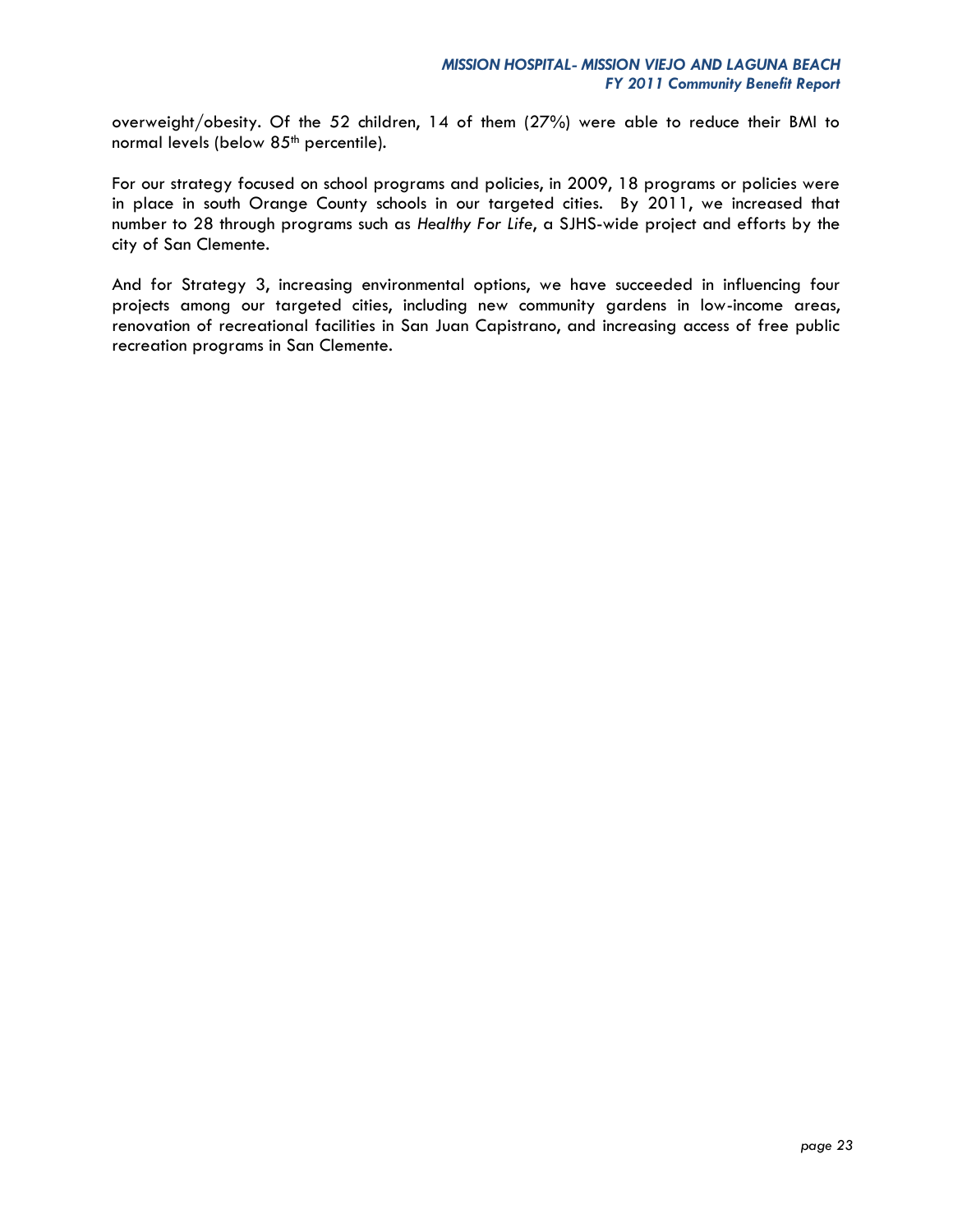### *AFFORDABLE HOMES*

Our goal is to increase affordable homes in south Orange County, with a special focus on the cities of San Clemente, Dana Point, San Juan Capistrano and Mission Viejo. The strategies focus on increasing the number of public or private policies that support affordable homes, increasing broad based community advocacy groups/organizations that identify and act on affordable homes as a priority, and collaborating to create new affordable homes.

### **Key Community Partner(s):**

- Affordable Housing Clearing House
- City of Dana Point
- City of Mission Viejo
- City of San Clemente
- City of San Juan Capistrano
- CREER Comunidad y Familia
- Dayle McIntosh Center
- Family Assistance Ministries
- Habitat for Humanity of OC
- **•** Hanover Pacific
- Kennedy Commission
- Mary Erickson Housing
- MDM Associates
- Mission Hospital
- Mission Hospital Community Benefit Committee
- Mission Hospital Foundation
- Neighborhood Housing Services of OC
- Our Lady of Fatima Catholic Church
- **•** Saddleback Memorial Medical Center
- **San Juan Capistrano Housing Advisory Board**
- St. Joseph Health System
- Welcome Inn

**Target Population:** Persons with low-moderate income levels living in the cities of Mission Viejo, San Juan Capistrano, Dana Point and San Clemente.

**Goal:** Increase affordable homes in south Orange County

**How will we measure success?:** Number of new homes approved for households with lowmoderate income levels.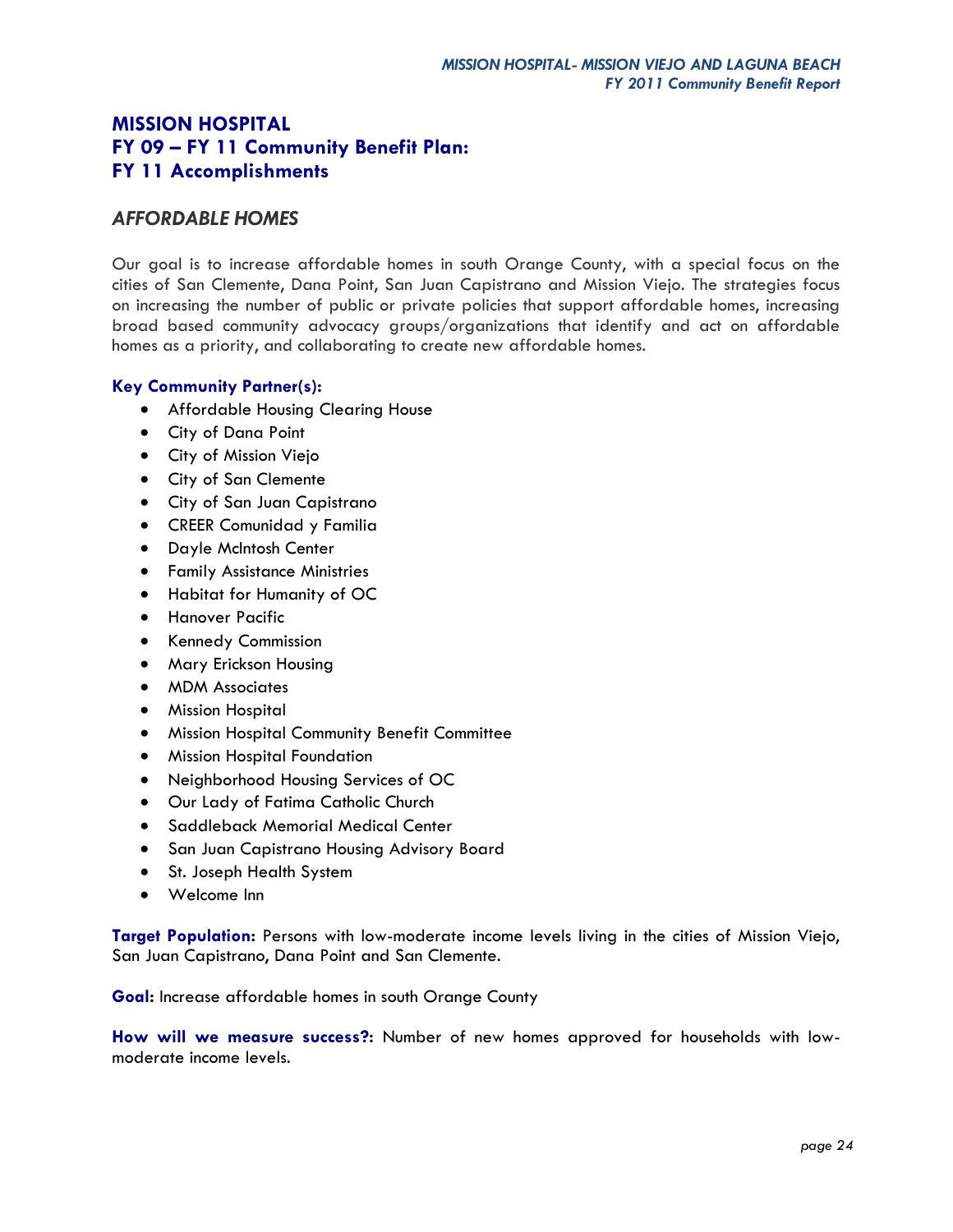**Strategy 1:** Increase number of public policies that support affordable homes **Strategy Measure 1:** Number of polices passed and active

**Strategy 2:** Increase broad-based community advocacy groups/organizations that identify and act on affordable homes as a priority **Strategy Measure 2:** Number of groups/ organizations that identify and act on housing initiatives

**Strategy 3:** Collaborate to create new affordable homes **Strategy Measure 3: Number of initiatives, weighted by phase** 

### **FY 11 Accomplishments**

Three years after the strategic plan initiation, 121 new homes (72 rentals and 49 ownership) were approved for households with low moderate income levels in Mission Viejo, San Juan Capistrano, Dana Hills and San Clemente. In the last year of the strategic plan, the weighted score for number of polices passed and active increased from 54.25% to 60%. 79 groups and organizations identified and acted on housing initiatives compared to 70 in 2009. And the weighted score for number of housing initiatives in the three targeted cities (by phase completed) increased from 24.3% in 2009 to 46.75%.

The hospital-facilitated coalition SOCAHOC (South Orange County Alliance for Housing Our Communities) successfully implemented the Community Dialogue "Opportunities for Economic Development and Revitalization: Linking Housing, Land Use and Transportation" with participation from over 100 attendees and 60 organizations.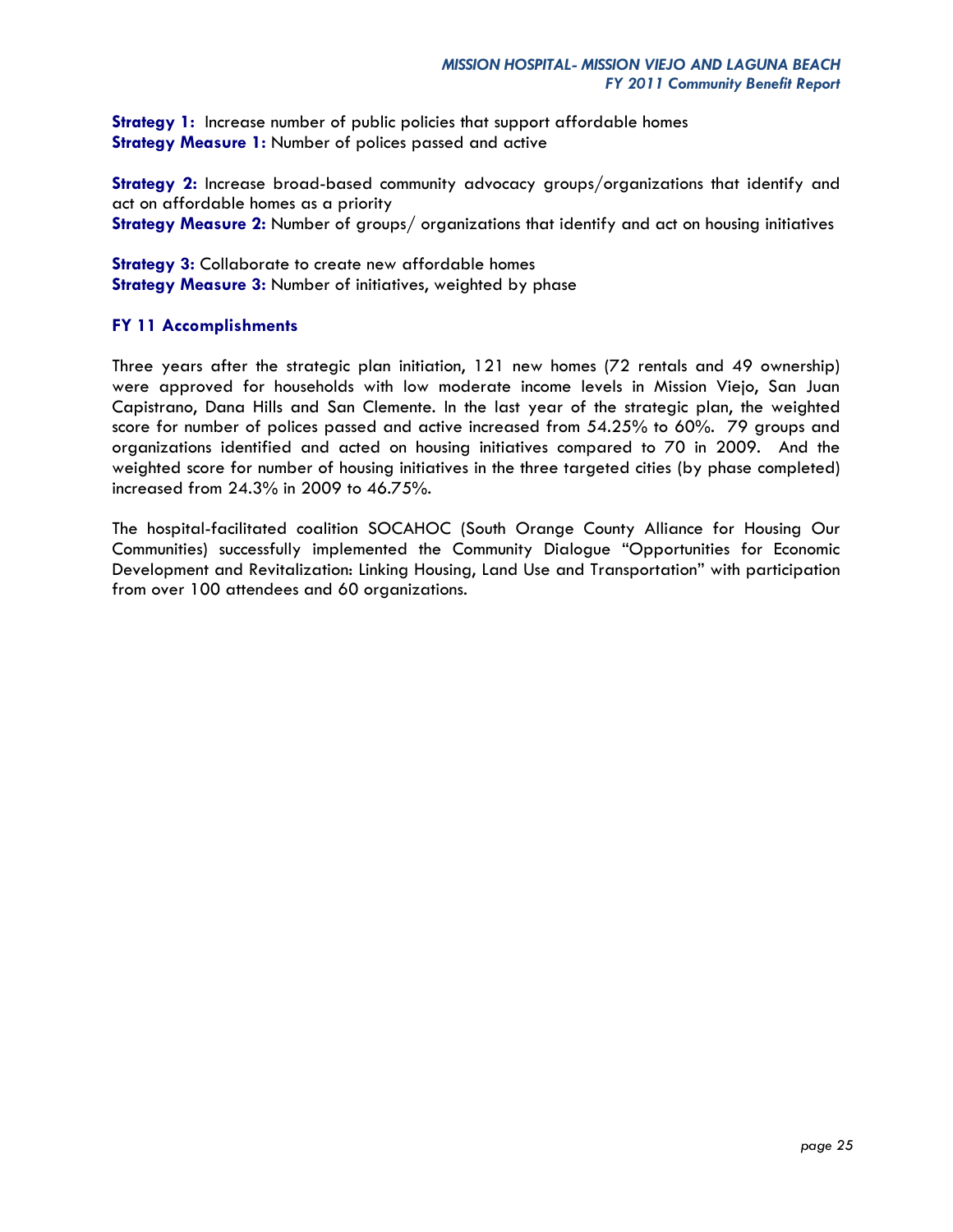## *POST SECONDARY EDUCATION*

Our goal is to increase participation of youth in post-secondary education/training within three years of graduation with a focus on students in San Clemente, Dana Point and San Juan Capistrano. The strategies used focus on changing expectations about post-secondary education/ training careers with teachers, students, parents and the community; increasing exposure to careers, educational options and the process; and empowering students to take control of their futures.

### **Key Community Partner(s):**

- *Boys and Girls Club SJC*
- *California State University Fullerton - Irvine Campus*
- *Capo Valley High School*
- *Center for Educational Partnerships, UCI*
- *CREER Comunidad y Familia*
- *CUSD Adult and Community Education*
- *CUSD Capistrano-Laguna Beach High School, ROP*
- *CUSD SSA Bridges Project*
- *CUSD SSA Bridges Project*
- *Dana Hills High School*
- *J Serra High School*
- *Marco Forster Middle School*
- *Mission Hospital*
- *OCCCO*
- *Orange County Human Relations*
- *ROP CVHS*
- *Saddleback College Division of Health Sciences and Human Services*
- *Saddleback College EOPS Program*
- *Saddleback Community College District*
- *Saddleback Memorial Medical Center*
- *San Clemente Collaborative Youth Committee*
- *San Clemente High School*
- *San Juan Hills High School*
- *SOC Community College District*
- *St. Margaret's Episcopal School*

**Target Population:** Middle and high school students in the Capistrano Unified School District.

**Goal:** Increase participation of Youth in post secondary education training within 3 years after graduation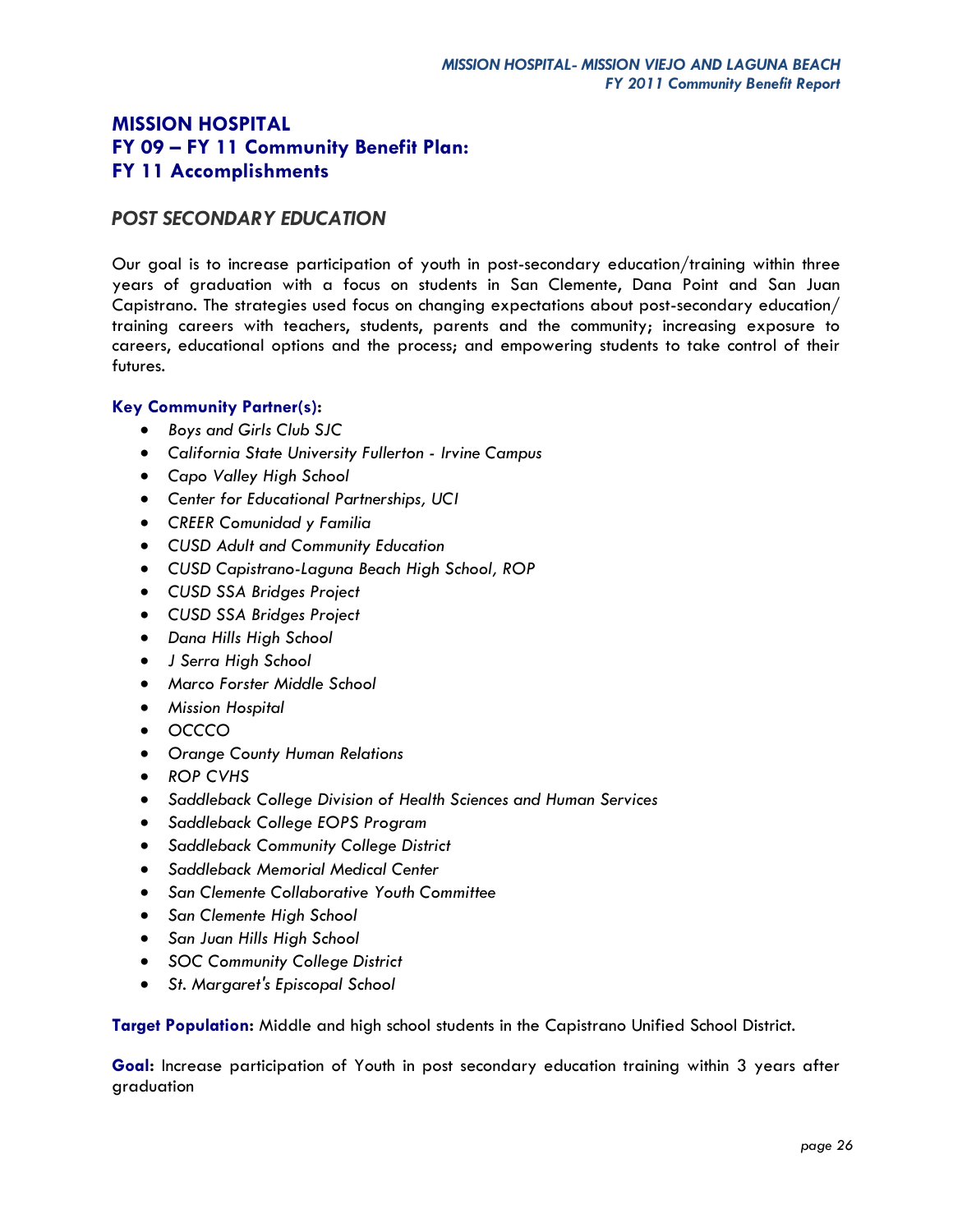**How will we measure success?:** Percent of youth who start post-secondary education or training within 3 years after graduation.

**Strategy 1:** Change expectations about post-secondary education/training careers with teachers, students, parents and community

**Strategy Measure 1:** Percent of graduating youth who believe they can pursue education/ training/ career to realize their greatest potential.

**Strategy 2:** Increase exposure to careers, educational options, and process **Strategy Measure 2:** Total number of students and parents participating in career/ educational programs and events

**Strategy 3:** Empower students to take control of their futures **Strategy Measure 3:** Students sense of control, measured through periodic survey

#### **FY 11 Accomplishments**

We have achieved several major accomplishments since 2009 in our efforts toward postsecondary education. For Strategy 1, the percent of graduating youth who believe they can pursue education to realize their potential increased by just over 3% (95% to 98.2%). Strategy 3, focusing on increasing students' sense of control over their own futures, demonstrated an improvement from a 2009 baseline of 2.75 rating average (of a 5 point scale) for all 6-12 graders interviewed to 3.25 in 2011. A large contribution to these results was the implementation of the **Can't Stop, Won't Stop" Youth Conference** for leadership development and youth empowerment. This program was implemented with multiple community partners and had an attendance of over 120 youth and staff and educators from 12 from local High Schools.

In addition, our efforts for Strategy 2, increasing exposure to careers, educational options and progress shows that since our baseline in 2009, we have increased the number of students and parents participating in these programs by 175% (631 in 2009 to 1,639 in 2011).

Over the last three years, our goal has been to increase the percent of students who participate in post-secondary education within three years of high school graduation. We have had a strong partnership with Capistrano Unified School District who has the ability to collect this information, but due to budget and staffing cuts faced by the district, this data has become unavailable.

In January FY 11, we embarked upon a collaboration with Santa Ana College, Saddleback College, CUSD, and University of California, Irvine to initiate a pilot program, *Padres Promotores,* in South Orange County. This program's focus is on parent engagement, communication and education. Together, we coordinated the first "Padres Promotores" (PP) Volunteer training where 40 parents and 10 School Liaisons completed a 3-day training. Ten organizations and 24 staff members supported the event. Of the volunteers who continued with the program, 134 home visits have been conducted to educate local parents and two community forums at Kinoshita Elementary School reaching 112 parents have been held.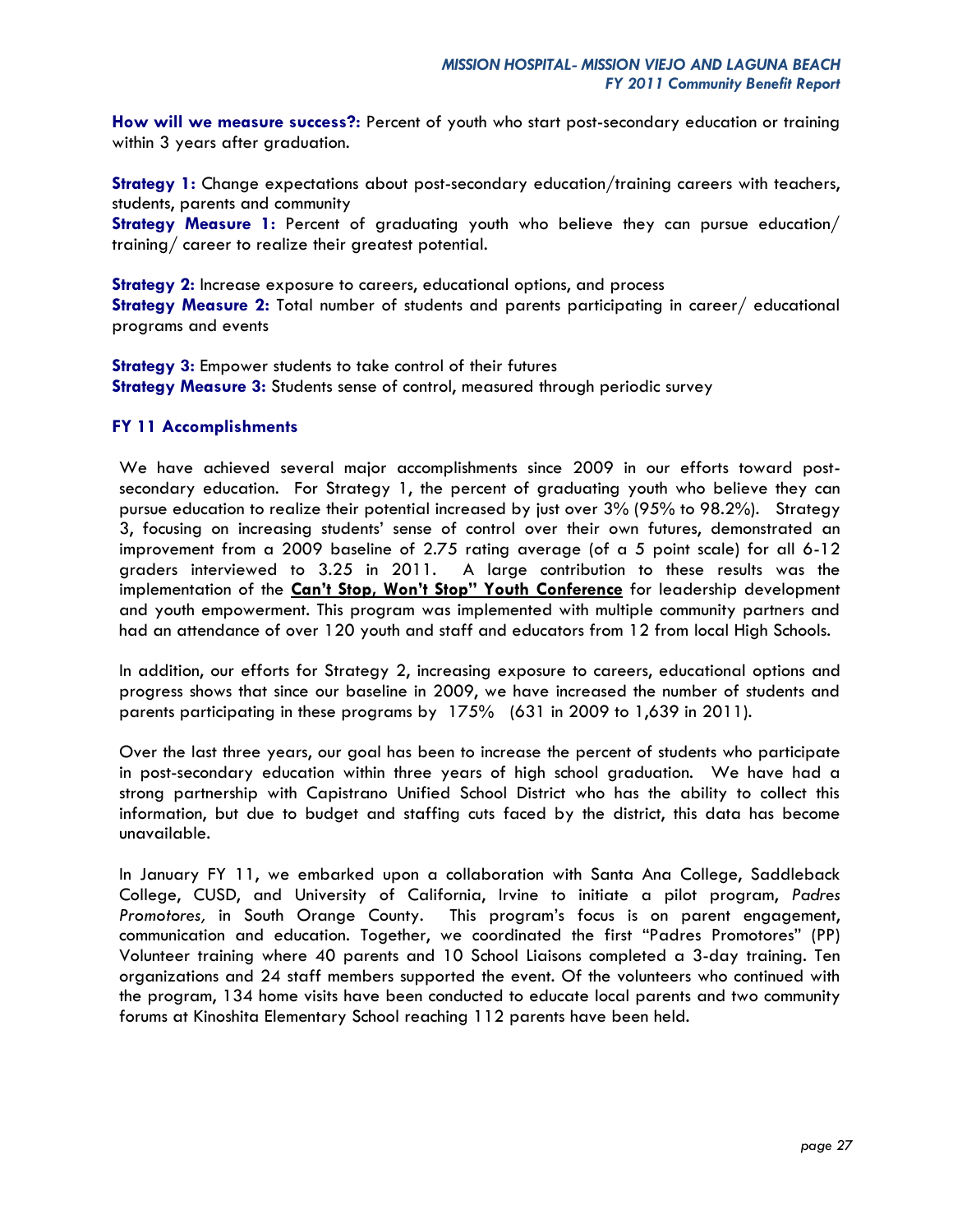## *PREVENTION OF YOUTH ALCOHOL & SUBSTANCE USE IN LAGUNA BEACH*

This initiative was developed in FY10 in response to the Laguna Beach Health Needs Assessment. The goal is to reduce the use of alcohol or other substances among 9<sup>th</sup> Graders in Laguna Beach. Our strategies are evidence-based and focus on three main issues: increasing a child's own problem-solving skills; improving adult/child relationships at home; and decreasing access to alcohol.

### **Key Community Partners:**

- Boys & Girls Club of Laguna Beach
- California Youth Services
- Capistrano-Laguna Beach ROP
- Center for Drug Free Communities
- City of Laguna Beach Police Department
- **•** Community Alliance Network
- CSP, Inc.
- Laguna Beach City Council
- Laguna Beach Community Clinic
- Laguna Beach Presbyterian Church
- Laguna Beach Unified School District
- Laguna Beach USD School Board
- MADD
- **Mission Pacific Coast Recovery Center**
- The Place Media Group
- Western Youth Services

**Target Population:** *youth in Laguna Beach, California*

Goal: Reduce use of alcohol among 9<sup>th</sup> graders in the Laguna Beach USD

How will we measure success? Percent of 9<sup>th</sup> graders who report using alcohol in the last 30 days. 2010=35%

**Strategy 1:** Increase child problem solving skills

**Strategy Measure 1:** Percent of 7<sup>th</sup> graders who rate high on problem solving skills

**Strategy 2:** Increase caring relationships at home

Strategy Measure 2: Percent of 7<sup>th</sup> graders who rate high on having a caring relationship with an adult at home

**Strategy 3:** Reduce access to alcohol **Strategy Measure 3:** Percent of 9<sup>th</sup> graders who say it is easy or very easy to get alcohol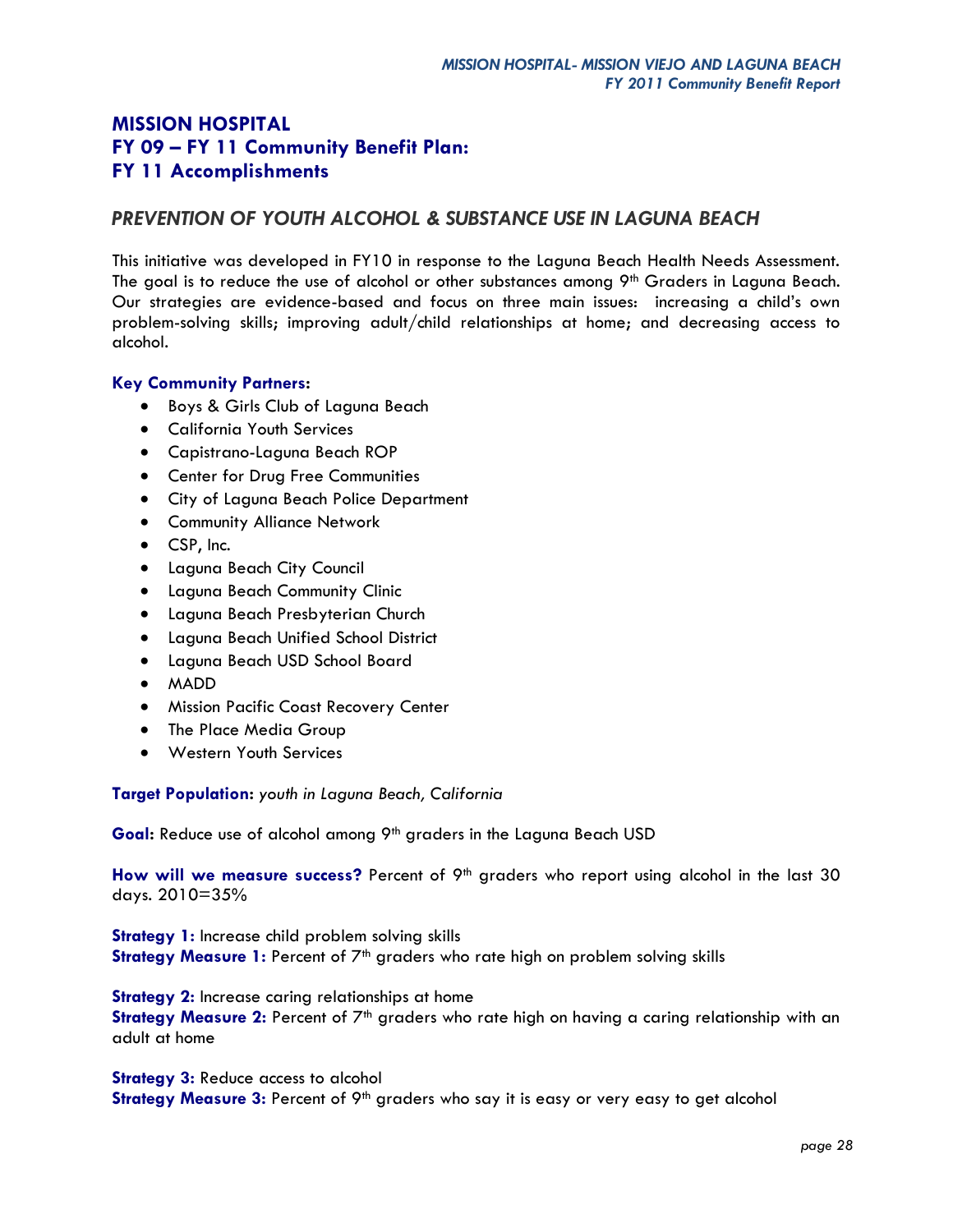#### **FY 11 Accomplishments**

Over the course of Fiscal Year 2011, finalizing our strategic plan goal, strategies, activities and outcome measures was our primary focus. Mission Hospital staff researched best practices in the areas of alcohol and substance use, and based upon this research, determined that the primary focus needed to be on prevention – specifically of alcohol, as research shows that youth who consume alcohol are three times more likely to use other substances. Research also shows that areas such as increasing a child's own problems solving skills, improving caring relationships with adults in the home and youth access to alcohol are some of the strongest methods to prevent youth from using alcohol. Using this research, the Laguna Beach Community Coalition (LBCC) identified current programs and activities in the community that supported these three strategies.

In December 2010, a final strategic plan was presented to the LBCC and approved. Instead of focusing only on a few community programs that might meet best practice criteria, the Coalition agreed that as an activity for all three strategies, each agency would look at aligning their programs with best practices. Mission Hospital offered to assist agencies with this process on an individual basis and in May and June 2011, worked with the Boys and Girls Club of Laguna Beach to engage in this process.

At the final meeting of the fiscal year, the LBCC decided the focus for the next several months would be on Strategy 3, Access to Alcohol, and the passing of a Social Host Ordinance for Laguna Beach. In FY12, the LBCC will strategize on how to implement this ordinance to reduce access to alcohol.

### **Community Benefit Investment FY 2010 and FY 2011**

Charity Care increased by 4.7% from FY 10 (5.7 million vs. 5.5 million in FY 10) and due to a new accounting system we were able to more accurately capture patients eligible for the program, which resulted in a 246% increase in persons served in FY 11 (6,787 in FY 11 vs. 1,958 in FY 10).

Community Services for vulnerable residents were 6.15% higher due to losses of revenue at Camino Health Center (changes in medical group reimbursement and Women, Infants, and Children (WIC) program expenses). In addition, the Orange County Recuperative Project to care for homeless patients post-discharge increased by \$43,000 from FY 10.

Community Services for the Broader Community were higher than prior year due to Access to care for uninsured patients seen in the hospital (\$119,000). Unreimbursed costs of state and local programs were high due to state budget cuts for Medical Services Initiative (MSI) Program. Community Services for the Broader Community were fairly consistent compared to FY 10. Unreimbursed costs of Medicare was high due to increase in persons served and less reimbursement.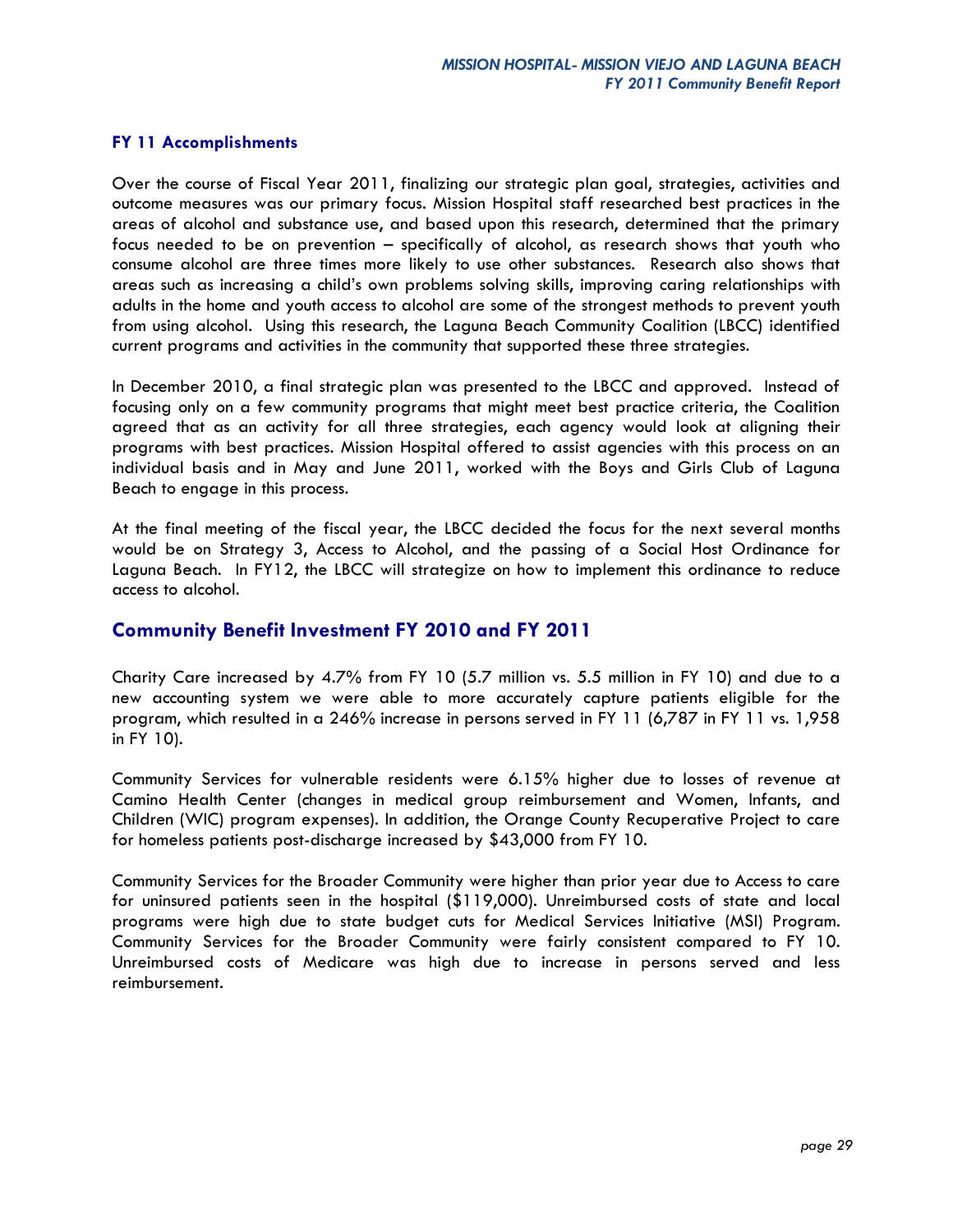### **FY 11 COMMUNITY BENEFIT INVESTMENT MISSION HOSPITAL- MISSION VIEJO AND LAGUNA BEACH**

*(ending June 30, 2011)*

| CA Senate Bill (SB) 697<br><b>Categories</b>                           | <b>Community Benefit</b><br>Program & Services <sup>1</sup>                   | <b>FY 11 Financials</b> |
|------------------------------------------------------------------------|-------------------------------------------------------------------------------|-------------------------|
| Medical Care Services for<br><b>Vulnerable<sup>2</sup> Populations</b> | Mission Hospital Financial Assistance Program (FAP)<br>(Charity Care-at cost) | \$5,786,065             |
|                                                                        | Unreimbursed cost of MediCal <sup>3</sup>                                     | \$20,494,733            |
|                                                                        | Unreimbursed cost of other state and local government<br>programs             | \$5,255,733             |
|                                                                        |                                                                               |                         |
| Other benefits for<br><b>Vulnerable Populations</b>                    | <b>Community Health Improvements Services</b>                                 | \$1,966,528             |
|                                                                        |                                                                               |                         |
| Other benefits for the                                                 | <b>Community Health Improvements Services</b>                                 | \$3,354,403             |
| <b>Broader Community</b>                                               | <b>Subsidized Services</b>                                                    | \$1,149,491             |
|                                                                        | <b>Community Building</b>                                                     | \$176,046               |
|                                                                        | Cash and in-kind contributions                                                | \$154,388               |
|                                                                        | <b>Community Benefit Operations</b>                                           | \$152,414               |
|                                                                        |                                                                               |                         |
| <b>Health Research,</b><br><b>Education and Training</b>               | Health Research, Education and Training                                       | \$110,000               |
|                                                                        |                                                                               |                         |
|                                                                        | <b>TOTAL COMMUNITY BENEFIT</b><br>(excluding Medicare)                        | \$38,599,801            |
|                                                                        |                                                                               |                         |
| <b>Medical Care Services for</b><br>the Broader Community              | Unreimbursed cost of Medicare<br>(not included in CB total)                   | \$46,410,687            |
|                                                                        | <b>TOTAL COMMUNITY BENEFIT</b><br>(including Medicare <sup>4</sup> )          | \$85,010,488            |

 $\overline{a}$ 

 $^{\rm 1}$  Catholic Health Association-USA Community Benefit Content Categories, including Community Building.

<sup>&</sup>lt;sup>2</sup> CA SB697: "Vulnerable Populations" means any population that is exposed to medical or financial risk by virtue of being uninsured, underinsured, or eligible for MediCal (Medicaid), Medicare, California Children's Services Program, or county indigent programs. For SJHS, we exclude unreimbursed cost of Medicare as part of Community Benefit total and only include it below the line for SB697 reporting purposes.<br><sup>3</sup> Accounts for Hospital Fee.

<sup>4</sup> Reported below the line per requirement of SB 697.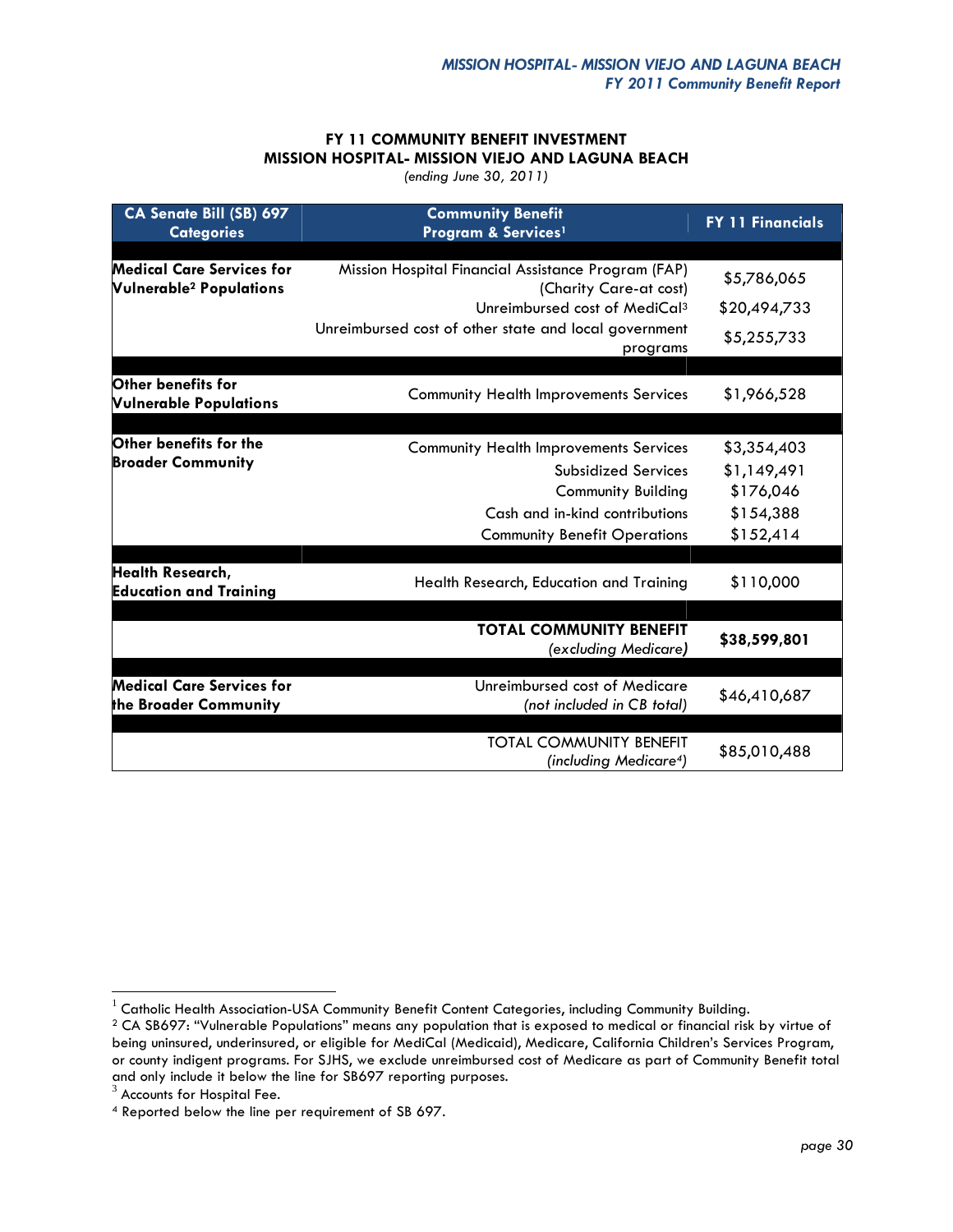# **Telling Our Community Benefit Story: Non-Financial<sup>5</sup> Summary of Accomplishments**

Mission Hospital's employees serve as volunteers in the community in a variety of ways. In addition to their participation in community walks, such as the American Heart Association's Heart and Soul Classic, employees have been committed to helping the underserved families within the area through the Student Angel and Christmas Angel projects. In the Student Angel project, employees or entire departments within the hospital "adopt" a child and outfit him or her for school. During the holiday season, the concept expands to include the "adoption" of an entire family in need.

The many community volunteers that assisted in the hospital's efforts evidenced the spirit of giving this past year. The hospital auxiliary consisting of 320 members donated over **70,276** hours of their time. In addition to hospital work, these volunteers staff the Mission Hospital's Thrift and Gift shop, which raises funds to support Camino Health Center and the South Orange County Family Resource Center in Lake Forest. In addition, community and employee volunteers provided assistance during health fairs, screenings and community plunges in support of the Mission Hospital's community benefit initiatives.

 $\overline{a}$ 

<sup>5</sup> Non-financial summary of accomplishments are referred to in SB 697 as non-quantifiable benefits.